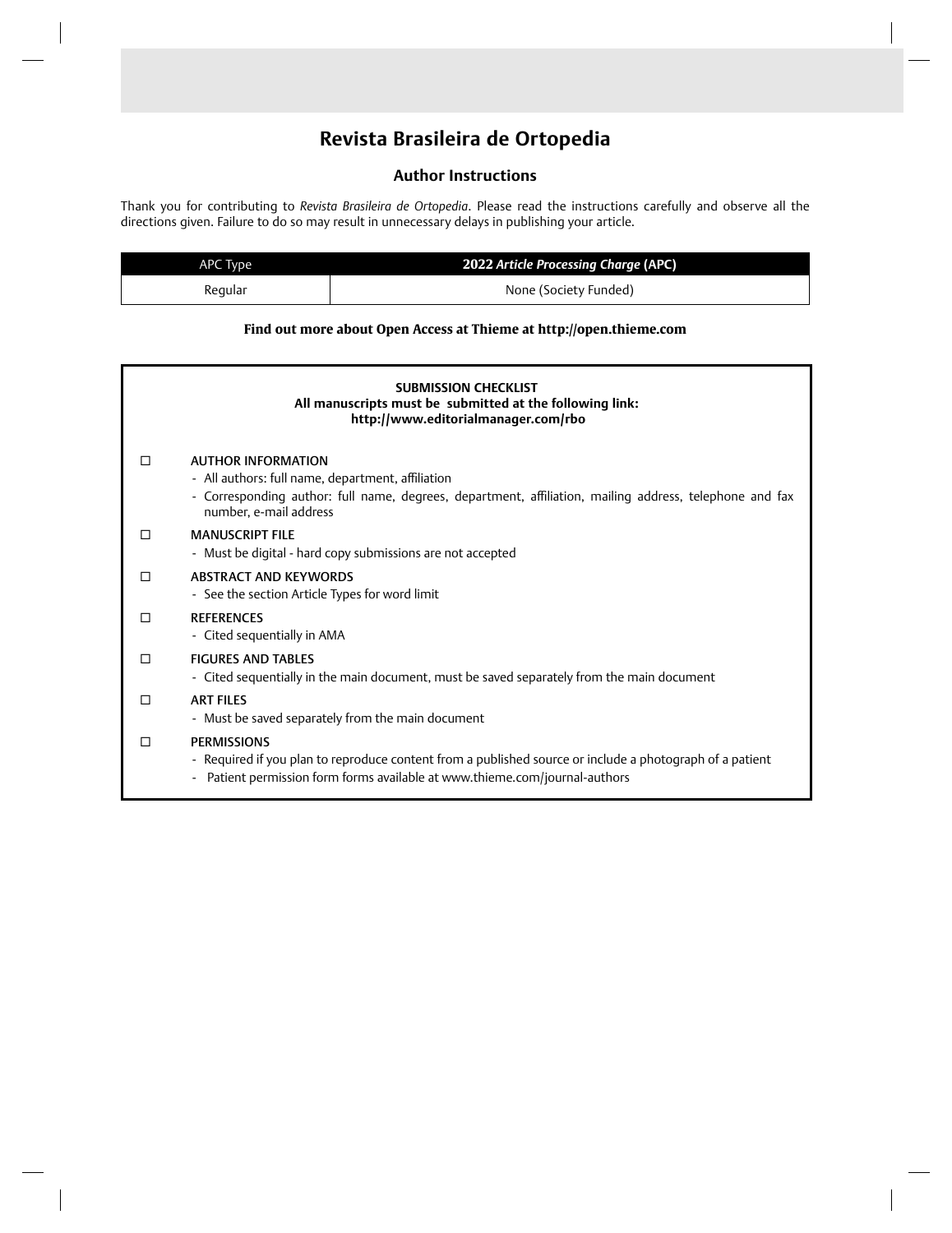| <b>CONTENTS</b>                                                                                             |         |
|-------------------------------------------------------------------------------------------------------------|---------|
|                                                                                                             | 3       |
|                                                                                                             | 3-6     |
|                                                                                                             | 3       |
|                                                                                                             | 3       |
|                                                                                                             | 3       |
|                                                                                                             | 4       |
|                                                                                                             | 4       |
|                                                                                                             | 4       |
|                                                                                                             | 4       |
|                                                                                                             | 5       |
|                                                                                                             | 5       |
|                                                                                                             |         |
|                                                                                                             | 5       |
|                                                                                                             | 5       |
| Conflicts arising from papers authored by Editorial Board Members                                           | 6       |
|                                                                                                             | 6       |
|                                                                                                             | 6       |
|                                                                                                             | 6       |
|                                                                                                             | 6       |
|                                                                                                             | 6       |
|                                                                                                             |         |
|                                                                                                             | $6 - 7$ |
|                                                                                                             | 6       |
| Black and White Art $\dots\dots\dots\dots\dots\dots\dots\dots\dots\dots\dots\dots\dots\dots\dots\dots\dots$ | 7       |
|                                                                                                             | 7       |
|                                                                                                             | 7       |
|                                                                                                             | 7       |
| Article Processing Charge (APC) and Open Access                                                             | 7       |
|                                                                                                             | 7       |
|                                                                                                             | 7       |
|                                                                                                             |         |
|                                                                                                             | 7       |
|                                                                                                             |         |
|                                                                                                             |         |
|                                                                                                             | 8-9     |
|                                                                                                             | 8       |
|                                                                                                             | 8       |
|                                                                                                             | 8       |
|                                                                                                             | 8       |
| Conflict of Interest Statement (if any):                                                                    | 8       |
|                                                                                                             | 8       |
|                                                                                                             | 8       |
|                                                                                                             | 8       |
|                                                                                                             | 9       |
|                                                                                                             | 9       |
|                                                                                                             |         |
|                                                                                                             | 9       |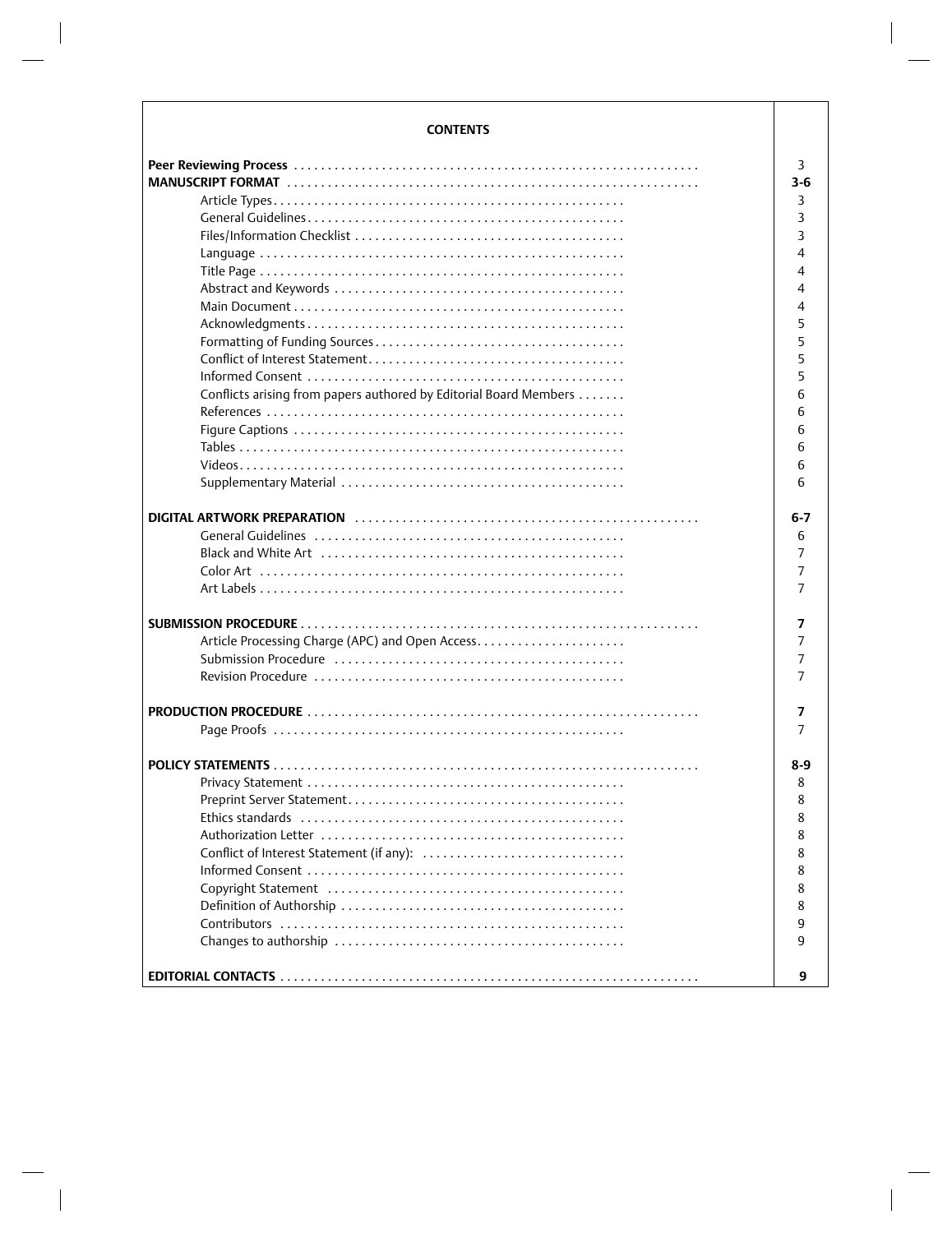**The Revista Brasileira de Ortopedia (RBO) is the Offi cial Scientifi c Publication of the Brazilian Society of Orthopedics and Traumatology (Sociedade Brasileira de Ortopedia e Traumatologia, SBOT) and it aims to disseminate papers that contribute towards improving and developing the practice, research and teaching of orthopedics and related specialties. It is published bimonthly in February, April, June, August, October and December, and has been published regu**larly since its first edition in 1965. The journal is dedicated to orthopedists who are linked to the SBOT, healthcare **professionals who are dedicated to similar activities and orthopedists in other countries.**

#### **Peer Reviewing Process**

The journal follows a double-blind peer-review process where neither author and reviewer does not get to know the identity of each other.

At least two random reviewers based on their technical and clinical expertise are assigned by the Chief Editor on each manuscript. The decision is taken based on the comparative reviews that the manuscript receives during the review process.

#### **MANUSCRIPT FORMAT**

# Article Types

The following graph shows what types of articles are accepted for publication, and what requirement they may have.

| <b>Article Type</b>                                            | <b>Abstract Limit</b> | <b>Keywords Limit</b> | <b>Title Limit</b> | <b>Figures/Tables</b>     | Reference                |
|----------------------------------------------------------------|-----------------------|-----------------------|--------------------|---------------------------|--------------------------|
| Original Article<br>(Up to 2,500 words)                        | Up to 250 words       | Up to $6$             | N/A                | 10 Figures<br>e 6 Tables  | Up to $30$<br>References |
| Update Articles<br>(Up to 4,000 words)                         | Up to 250 words       | Up to $6$             | N/A                | 3 Figures and<br>2 Tables | Up to $60$<br>References |
| Systematic Reviews and<br>Meta-analysis<br>(Up to 4,000 words) | Up to 250 words       | Up to 6               | N/A                | 3 Figures<br>e 2 Tables   | Up to $60$<br>References |
| Systematic Review Protocol<br>(Up to 2,500 words)              | Up to 250 words       | Up to $6$             | N/A                | N/A                       | Up to $20$<br>References |
| Case Report<br>$(Up \text{ to } 1,000 \text{ words})$          | Up to 250 words       | Up to $6$             | N/A                | 5 Figures                 | Up to $10$<br>References |
| <b>Technical Notes</b><br>(Up to 1,500 words)                  | Up to 250 words       | Up to 6               | N/A                | 5 Figures<br>e 2 Tables   | Up to $8$<br>References  |
| Letters to the Editor<br>(Up to 500 words)                     | N/A                   | N/A                   | N/A                | 2 Figures                 | Up to $4$<br>References  |
| Editorial (Up to 500 words)                                    | N/A                   | N/A                   | N/A                | N/A                       | N/A                      |

• **Original Article**: It describes prospective or retrospective experimental research or clinical investigations, which may be randomized or double blind. It should have a Title, Structured Abstract (Objective, Methods, Results, and Conclusion), keywords, introduction, materials and methods, results, discussion, conclusions and references. Can have maximum of 6 authors. Maximum of 2,500 words, 30 references, 10 figures and 6 tables.

- **Update Articles**: These are reviews of the state of the art on a given topic, written by specialists on invitation from the Editor-in-Chief. They should have Title, Unstructured abstract keywords, and references. Maximum of 4,000 words, 60 references, 3 figures and 2 tables.
- **Systematic Reviews and Meta-analysis**: These have the purpose of examining the published bibliography on a given subject, in order to make a critical and systematized assessment on a certain specific topic and present the important conclusions based on this literature. They should have Title, an Unstructured abstract, keywords, and references. Maximum of 4,000 words, 60 references, 3 figures and 2 tables.
- **Systematic Review Protocol:** The protocol can be published in article format. Must contain the strategies methodologies for carrying out the systematic review and must contain at least the following information: a search strategy to identify articles of interest, eligibility criteria, data extracted, the variables of interest, data analysis, and forms to explore heterogeneities. The essential items inherent in performing a systematic review may be seen at the link: https://tinyurl.com/systematicr. RBO suggests that all researchers register the protocol of their systematic reviews in Prospero (https://www.crd.york.ac.uk/prospero/) or PRISMA (http://www. prismastatement.org/). The protocol will be evaluated by the journal's editorial board and submitted to the peer-review process.
- **Case Report:** It should be informative and should not contain irrelevant details. Only clinical case reports of interest, either for its rarity as a nosological entity, or for the unusual form of presentation. It should have a title, unstructured abstract, keywords and references. Maximum of 1,000 words, 10 references, 5 figures. Note: Case report articles will have a individualized **editing time and will not follow the same evaluation and publication time of the other articles.**
- **Technical Note:** Intended for the disclosure of diagnostic method or experimental surgical technique, new surgical instruments, orthopedic implants, etc. Must have: Title; unstructured abstract; Keywords; Explanatory Introduction, Method, Material or Technique Description, Final Comments and References. Maximum of 1.500 words, 8 references, 5 figures and 2 tables. Note: **Technical note articles will have a individualized editing time and will not follow the same evaluation and publication time of the other articles.**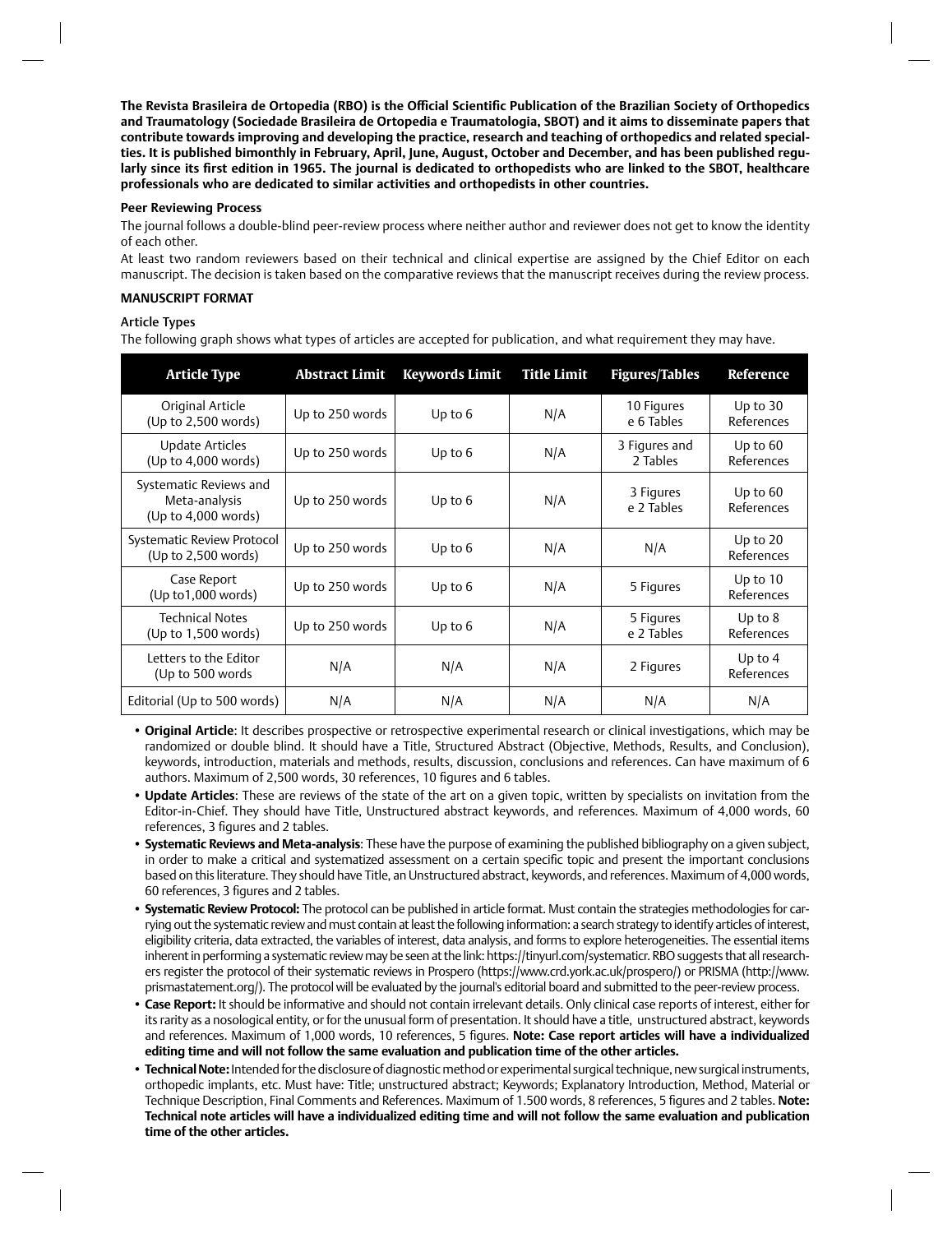- **Letters to the Editor:** These have the aim of commenting on or discussing studies published in the journal or reporting on original research that is in progress. They will be published at the editors' discretion, with the respective reply, when appropriate.
- **Editorial**: These are written on invitation from the Editor-in-Chief, presenting comments on important studies in this journal, describing important published research or presenting communications from the editors that are of interest to the specialty.

# **General Guidelines**

- You must submit a digital copy of your manuscript. Hard copy submissions are not accepted.
- Keep the format of your manuscript simple and clear. We will set your manuscript according to our style—do not try to "design" the document.
- The manuscript, including the title page, abstract and keywords, text, references, figure captions, and tables should be typewritten, double-spaced in 12-point font with 1-inch margins all around and saved as one file.
- Each figure should be saved as its own separate file. Do not embed figures within the manuscript file. This requires special handling by Thieme's Production Department.
- Keep abbreviations to a minimum and be sure to explain all of them the first time they are used in the text.
- The manuscripts should be written in consistent British or American English.
- The authors should use Système International (SI) measurements. For clarity, nonmetric equivalents may be included in parentheses following the SI measurements.
- Use generic names for drugs. You may cite proprietary names in parentheses along with the name and location of the manufacturer.
- Credit suppliers and manufacturers of equipment, drugs, and other brand-name material mentioned in the manuscript within parentheses, giving the company name and primary location.

# **Files/Information Checklist:**

- One of the authors can be designated as the corresponding author. The e-mail address and full postal address should be included in the title page. For more details, please see below the section of Title Page.
- Manuscript:
	- Include Keywords
	- All relevant Figures and their Figure captions/legends
	- All Tables (including titles, description, footnotes)
	- Ensure all figure and table citations in the text match the files provided
	- Indicate clearly if color should be used for any fiqures in print Graphical Abstracts / Highlights files (wherever applicable)
	- Supplemental files (wherever applicable)
- Further considerations
	- Manuscript has been 'spell checked' and 'grammar checked'
	- All references mentioned in the Reference List are cited in the text, and vice versa
	- Permission has been obtained for use of copyrighted material from other sources (including the Internet)
	- A competing interests statement is provided, even if the authors have no competing interests to declare
	- Journal policies detailed in this guide have been reviewed
	- Referee suggestions and contact details provided, based on journal requirements

#### **Language**

Articles can be written in Portuguese or English.

#### **Title Page**

- This journal adheres to a double-blinded peer-review policy. The title page should **not** be included in the main document and should be provided as a separate document.
- Article Title: Concise and informative. Titles are often used in information-retrieval systems. Avoid abbreviations and formulae where possible.
- Authorship: A maximum of 6 authors, except to the multicenter studies where the number of authors may be greater, as follows:
- Two or three institutions, a maximum of 4 authors per institution;
- More than four institutions, a maximum of 3 authors per institution.
- Under no circumstances, the number of authors can be greater than 20.
- Indicate professional qualification, academic degree and affiliation of each author, separately. If there is more than one institutional affiliation, indicate only the most relevant. Please clearly indicate the given name(s) and family name(s) of each author and check that all names are accurately spelled. Present the authors' affiliation addresses (where the actual work was done) below the each name, followed by the respective ORCID (https://orcid.org/). Indicate all affiliations with a lower-case superscript letter immediately after the author's name and in front of the appropriate address. Provide the full postal address of each affiliation, including the city, state and country name and, if available, the e-mail address of each author. Author affiliations should be presented in increasing hierarchical order (e.g. Harvard University, Harvard Business School, Boston, USA) and should be written as established in its own language (e.g. Universit Paris-Sorbonne; Harvard University, Universidade de So Paulo).
- Corresponding Author: Clearly indicate who will handle correspondence at all stages of refereeing and publication, also postpublication. Ensure that the e-mail address is given and that contact details are kept up to date by the corresponding author.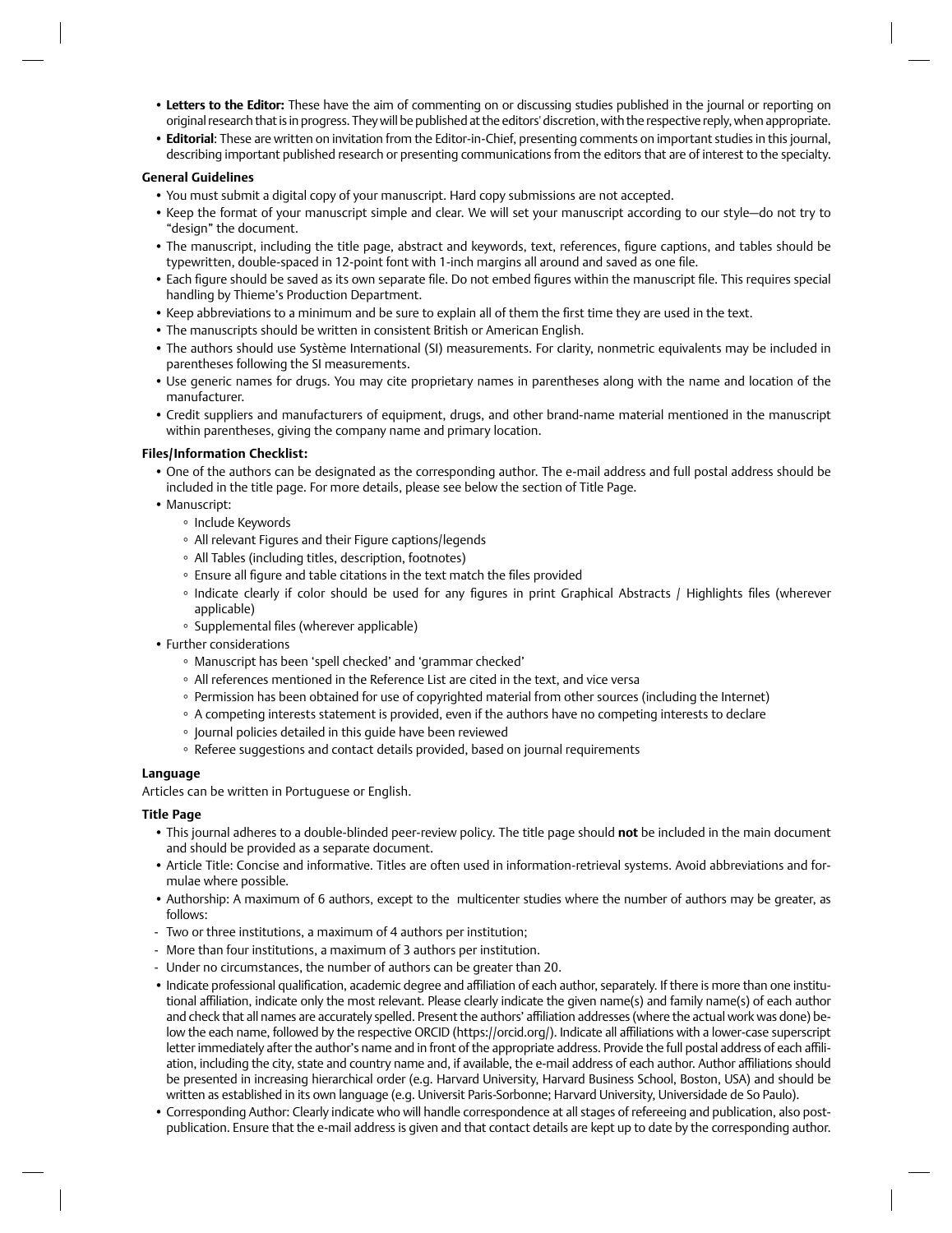# **Abstract and Keywords**

See the section Article Types for word limits.

The abstract should briefly outline the content of the article and any conclusions it may reach. The keywords should be words a reader would be likely to use in searching for the content of the article.

A structured abstract, by means of appropriate headings, should provide the context or background for the research and should state its purpose, basic procedures (selection of study subjects or laboratory animals, observational and analytical methods), main findings (giving specific effect sizes and their statistical significance, if possible), and principal conclusions. It should emphasize new and important aspects of the study or observations.

The abstracts should be a maximum of 250 words and structured in the following format: Purpose: One or two sentences that simply state purpose with no background information. Methods: Provide details about the methods of the study, including data analysis. Results: Present most important findings of the study. Please provide numbers (means with standard deviations or medians with ranges) to support your findings, and results of significance tests, e.g. p-values. Conclusions: One or two sentences that state only what your study identified and actually demonstrated. Please do not include comments or information not supported by the data of your study. Level of Evidence (for human studies) or Clinical relevance (basic science in-vitro or in-vivo study: why is this study important from a clinical standpoint?).

Immediately after the abstract, provide a maximum of 6 keywords in alphabetical order and separated by semicolon, to represent the content of the article. The descriptors or keywords should be based on the Health Science Descriptors (Descritores em Cincias da Sade, DECS), which are available at the electronic address http://www.decs.bvs.br; or on the Medical Subject Headings (MeSH), from www.nlm.nih.gov/mesh/ MBrowser.html.

#### **Main Document**

- This journal uses **double-blind peer-review**, which means the identities of the authors are concealed from the reviewers, and vice versa. To facilitate this, please include the following separately:
	- Title page (with author details): This should include the title, professional qualification, academic title and affiliation of each author, acknowledgements and any Declaration of Interest statement, and a complete address for the corresponding author including an e-mail address.
	- Blinded manuscript (no author details): The main body of the paper (including the references, figures, tables and any acknowledgements) should not include any identifying information, such as the authors' names or affiliations.
- Original Articles, Systematic Reviews and Meta-analyses, the text should be structured in the standard IMRAD (Introduction, Methods, Results, Discussion) format.
- Papers including human or animal subjects must include a statement of approval by appropriate agencies in the text.
- Use generic names of drugs or devices. If a particular brand was used in a study, insert the brand name along with the name and location of the manufacturer in parentheses after the generic name when the drug or device is first mentioned in the text.
- Quantities and units should be expressed in accordance with the recommendations of the International System of Units (SI), 8th edition 2006 (www.bipm.orgutilscommonpdfsi\_brochure\_8\_en.pdf).
- When abbreviations are used, give the full term followed by the abbreviation in parentheses the first time it is mentioned in the text, such as inferior gleno-humeral ligament (IGHL).
- Please clearly distinguish the hierarchy of headings within the manuscript by using capital letters, underline, italic, and bold styles as necessary.
- As needed, use italic, superscripts, subscripts, and boldface, but otherwise do not use multiple fonts and font sizes.
- Do not insert page or section breaks except where noted in the Author Instructions.
- Use hard returns (the Enter key) only at the end of a paragraph, not at the end of a line. Allow lines of text to break automatically in your word-processing software. Do not justify your text.
- Use only one space, not two, after periods.
- Create tables using the Table function in Microsoft Word.

#### **Acknowledgments**

Collate acknowledgements in a separate section at the end of the article before the references and do not, therefore, include them on the title page, as a footnote to the title or otherwise. List here those individuals who provided help during the research (e.g., providing language help, writing assistance or proof reading the article, etc.).

#### **Formatting of Funding Sources**

List funding sources in this standard way to facilitate compliance to funder's requirements:

Funding: This work was supported by the National Institutes of Health [grant numbers xxxx, yyyy]; the Bill & Melinda Gates Foundation, Seattle, WA [grant number zzzz]; and the United States Institutes of Peace [grant number aaaa].

It is not necessary to include detailed descriptions on the program or type of grants and awards. When funding is from a block grant or other resources available to a university, college, or other research institution, submit the name of the institute or organization that provided the funding.

If no funding has been provided for the research, please include the following sentence:

This research did not receive any specific grant from funding agencies in the public, commercial, or not-for-profit sectors.

#### **Conflict of Interest Statement**

All authors (including corresponding and co-authors associated with the manuscript) must make a formal statement at the time of submission indicating any potential conflict of interest that might constitute an embarrassment to any of the authors if it were not to be declared and were to emerge after publication. Such conflicts might include, but are not limited to, shareholding in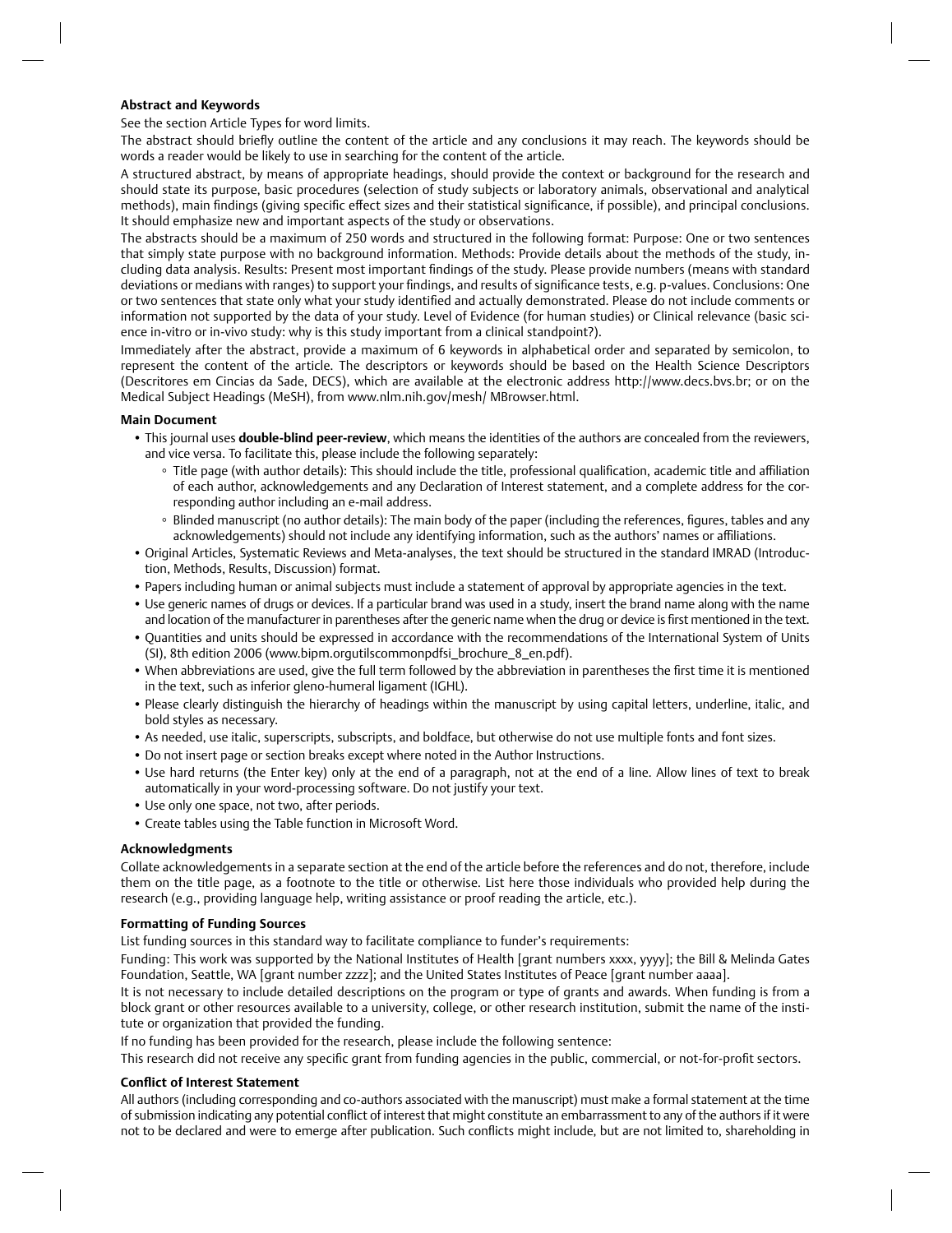or receipt of a grant or consultancy fee from a company whose product features in the submitted manuscript or which manufactures a competing product. Should the article be accepted for publication, this information will be published with the paper. Please click http://www.icmje.org/conflicts-of-interest to download a Conflict of Interest form. The disclosure information is important in article processing. If the provided forms are incomplete or missing, it can cause delays in publishing of article.

#### Informed Consent

The journal adheres to the principles set forth in the "http://www.wma.net/en/30publications/10policies/b3/"Helsinki Declaration and holds that all reported research conducted with human participants should be conducted in accordance with such principles. Reports describing data obtained from research conducted in human participants must contain a statement in the Methods section indicating approval by the Institutional Review Board (IRB). The authors should also indicate whether or not individual consent for the study was obtained, or whether it was waived.

# Conflicts arising from papers authored by Editorial Board Members

The journal evaluates any submissions from the members of the editorial board purely on merit of the clinical content presented as it does for any other article coming from authors globally. All the articles including articles from Editorial Board members are evaluated via double-blind peer review process, which will ensure that the information of author(s) is not revealed to the reviewers. In doing so, the journal ensures there are no conflict of interests or preferences and selection of articles is purely on its clinical content merit, thus ensuring best ethical standards and practices of peer-review are maintained.

#### **References**

References should be the most recent and pertinent literature available. It is essential that they are complete and thoroughly checked. If the reference information is incomplete, good online sites to search for full details are the National Library of Medicine: www.nlm. nih.gov; Books in Print: www.booksinprint.com; PubMed: www.ncbi.nlm.nih.gov/PubMed/; or individual publisher Web sites.

- References must be listed in AMA style, using Index Medicus journal title abbreviations.
- References follow the article text. Insert a page break between the end of text and the start of references.
- References must be cited sequentially (NOT alphabetically) in the text using superscript numbers.
- List all author names, up to and including six names. For more than six authors, list the first three followed by et al.
- References should be styled per the following examples:
- 1. Citing a journal article:

Borges JLP, Milani C, Kuwajima SS, Laredo Filho J. Tratamento da luxação congênita de quadril com suspensório de Pavlik e monitorização ultra-sonográfica. Rev Bras Ortop 2002;37(1/2):5-12

2. Citing a chapter in a book:

Johnson KA. Posterior tibial tendon. In: Baxter D. The foot and ankle in sport. St Louis: Mosby; 1995. p. 43-51

3. Citing a book:

Baxter D. The foot and ankle in sport. St Louis: Mosby; 1995

4. Citing a thesis:

Laredo Filho J. Contribuição ao estudo clínico-estatístico e genealógico-estatístico do pé torto congênito equinovaro [thesis]. São Paulo: Universidade Federal de São Paulo. Escola Paulista de Medicina; 1968

5. Citing a government publication:

Food and Drug Administration. Jin Bu Huan Herbal Tablets. Rockville, MD: National Press Office; April 15, 1994. Talk Paper T94-22

6. Citing an online article:

Lino Junior W, Belangero WD. Efeito do Hólmio YAG laser (Ho: YAG) sobre o tendão patelar de ratos após 12 e 24 semanas de seguimento. Acta Ortop Bras [periodical on the Internet] 2005 [cited 2005, Aug 27];13(2):[about 5 p.]. Available from: http://www.scielo.br/ scielo

7. Citing a symposium article: Eisenberg J. Market forces and physician workforce reform: why they may not work. Paper presented at: Annual Meeting of the Association of American Medical Colleges; October 28, 1995; Washington, DC

# **Figure Captions**

- Figures include photographs or radiographs, drawings, graphs, bar charts, flow charts, and pathways, but NOT lists or tables.
- Figures must be cited sequentially in the text. Number all figures (and corresponding figure captions) sequentially in the order they are cited in the text.
- Figure captions should be written after the reference list. Insert a page break between the end of references and the start of figure captions.
- Figure captions should include a description of the figure and/or each lettered part (A, B, etc.) and of any portions of the figure highlighted by arrows, arrowheads, asterisks, etc.
- For a figure borrowed or adapted from another publication (used with permission), add a credit line in parentheses at the end of each figure legend. This credit line should be a complete bibliographic listing of the source publication (as a reference), or other credit line as supplied by the copyright holder. For example (Reprinted with permission from Calfee DR, Wispelwey B. Brain abscess. Semin Neurol 2000;20:357.)

**Tables**

• Data given in tables should be commented on but not repeated in the text. Be sure that lists or columns of related data are composed in a word-processing program like the rest of the text.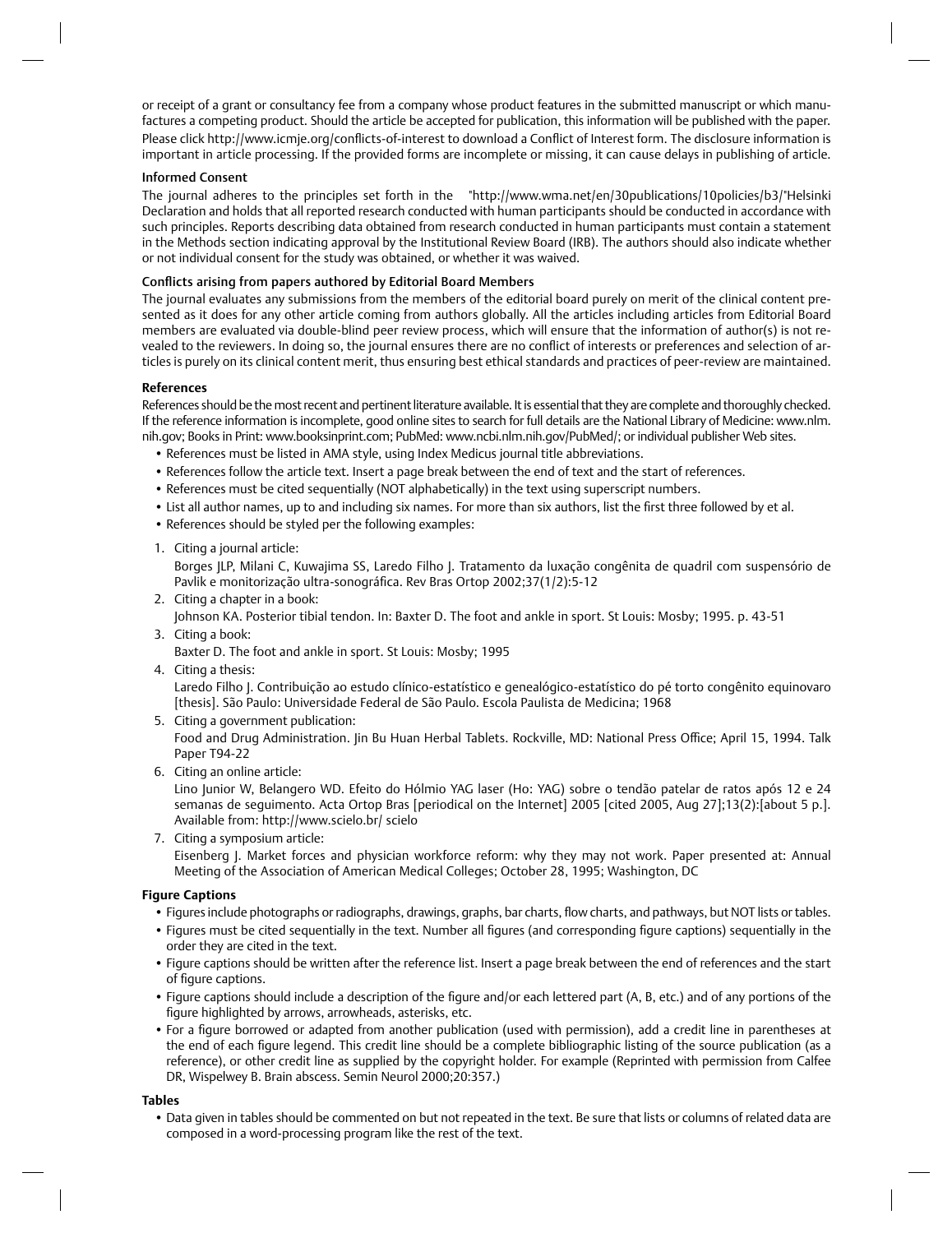- Do not intersperse tables in the text. Tables should appear after the fiqure captions. Insert a page break between the end of the figure captions and the start of the tables.
- Tables must be double-spaced and numbered in the same sequence they are cited in the text. A short descriptive title should be provided for each table.
- If a table contains artwork, supply the artwork separately as a digital file.
- For tables borrowed or adapted from another publication (used with permission), add a credit line as the first footnote beneath each table. This credit line should be a complete bibliographical listing of the source publication (as a reference), or other credit line as supplied by the copyright holder. For example, "Reprinted with permission from Calfee DR, Wispelwey B. Brain abscess. Semin Neurol 2000;20:357." ("Data from . . ." or "Adapted from . . ." may also be used, as appropriate.)
- Other footnotes for tables should be indicated in the table using superscript letters in alphabetical order.
- Any abbreviations used in the table should be explained at the end of the table in a footnote.

### **Videos**

- The following formats are acceptable: \*.avi, \*.mov and \*.mpg.
- For supplementary videos, the length should not exceed 4 minutes, and a legend of no more than 40 words per video or per sequence is required (it should also be included in the main document).
- If including a voice over, it must be in clear English. Be precise, informative, and clear in your speech. Re-record audio in post-production for sound quality.

#### **Supplementary Material**

Supplementary material such as applications, images and sound clips, can be published with your article to enhance it. Submitted supplementary items are published exactly as they are received (Excel or PowerPoint files will appear as such online). Please submit your material together with the article and supply a concise, descriptive caption for each supplementary file. If you wish to make changes to supplementary material during any stage of the process, please make sure to provide an updated file. Do not annotate any corrections on a previous version. Please switch off the 'Track Changes' option in Microsoft Office files as these will appear in the published version.

# **DIGITAL ARTWORK PREPARATION**

#### **General Guidelines**

- It is best to use Adobe Photoshop to create and save images, and Adobe Illustrator for line art and labels.
- Do not submit art created in Microsoft Excel, Word, or PowerPoint. These files cannot be used by the typesetter.
- Save each figure in a separate file.
- Do not compress files.
- All black-and-white and color artwork should be at a resolution of 300 dpi (dots per inch) in TIFF format. Line art should be 1,200 dpi in EPS or TIFF format. Contact the Production Editor at Thieme if you are unsure of the final size.
- It is preferable for figures to be cropped to their final size (approximately 3½ inches for a single column and up to 7 inches for a double column), or larger, and in the correct orientation. If art is submitted smaller and then has to be enlarged, its resolution (dpi) and clarity will decrease.

**Note**: Lower resolutions (less than 300 dpi) and JPEG format (.jpg extension) for grayscale and color artwork are strongly discouraged due to the poor quality they yield in printing, which requires 300 dpi resolution for sharp, clear, detailed images. JPEG format, by definition, is a lower resolution (compressed) format designed for quick upload on computer screens.

#### **Black-and-White Art**

- Black-and-white artwork can be halftone (or grayscale) photographs, radiographs, drawings, line art, graphs, and flowcharts. Thieme will only accept digital artwork.
- If possible, do not send color art for conversion to black-and-white. Do the conversion yourself so that you can check the results and confirm in advance that no critical details are lost or obscured by the change to black-and-white.
- For best results, line art should be black on a white background. Lines and type should be clean and evenly dark. Avoid screens or cross-hatching, as they can darken or be uneven in printing and lead to unacceptable printing quality.

#### **Color Art**

• All color artwork should be saved in CMYK, not RGB.

### **Art Labels**

- Arrows, asterisks, and arrowheads (or other markers) should be white in dark or black areas and black in light or white areas, and large in size. If not, these highlighting marks may become difficult to see when figures are reduced in size during the typesetting process.
- Use 1-point (or thicker) rules and leader lines.
- Capitalize the first word of each label and all proper nouns. Consider using all capitals if you need a higher level of labels.
- Where there are alternate terms or spellings for a named structure, use the most common one and make sure it is consistent with what is used in the text.
- Avoid using multiple fonts and font sizes for the labels; use only one or two sizes of a serif font.

# **SUBMISSION PROCEDURE**

#### **Article Processing Charge (APC) & Open Access**

This is a subsidized Open Access journal: all the articles after publishing online, will be immediately and permanently made free for everyone to read and download on Thieme-connect platform. The Brazilian Society of Orthopaedics and Traumatology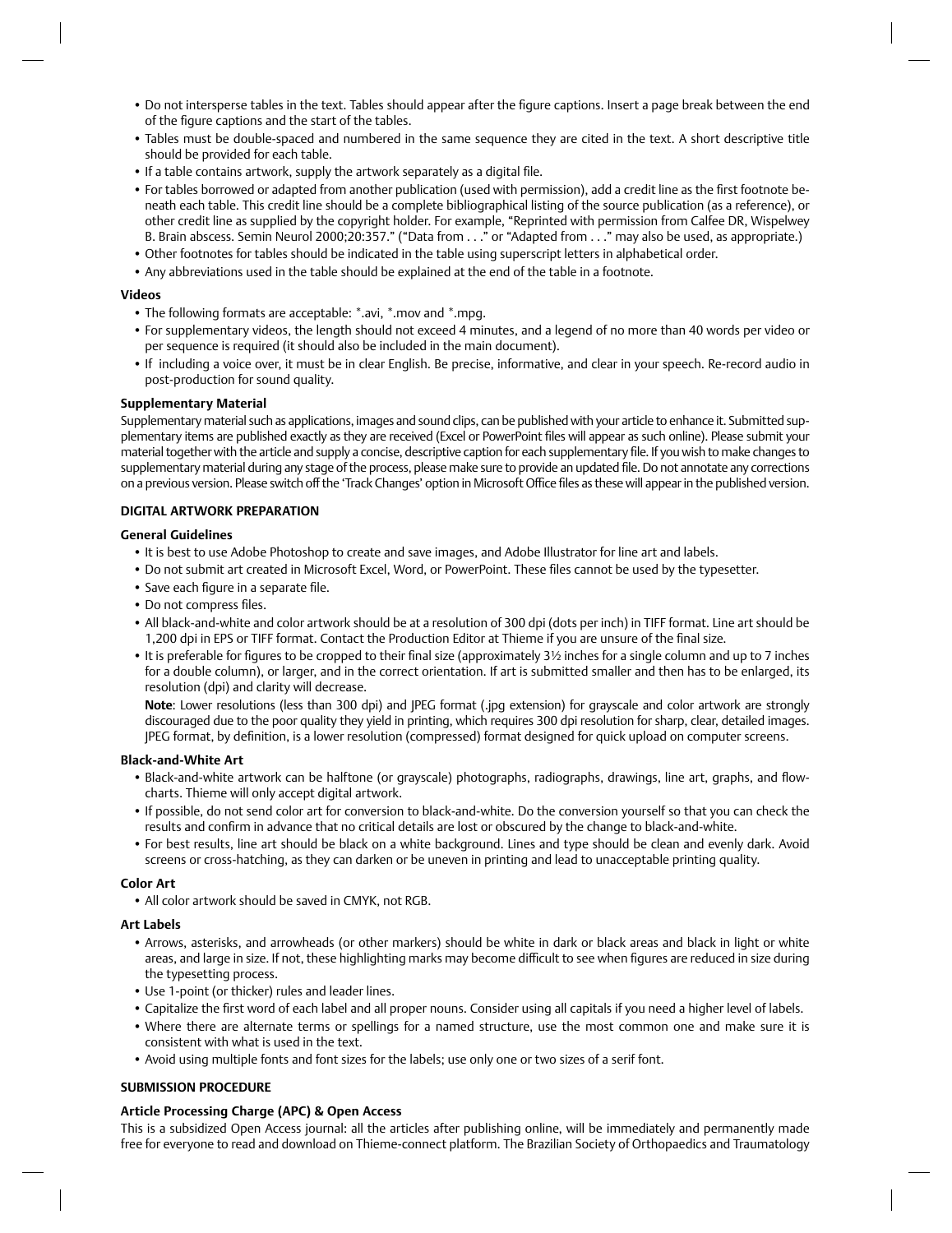(Sociedade Brasileira de Ortopedia e Traumatologia SBOT) pays for the publishing costs incurred by the journal. Authors do not have to pay any Article Processing Charge or Open Access Publication Fee. All peer- reviewed articles are published as open access in this journal. Permitted third party (re)use is defined by the following Creative Commons user licenses: *Creative Commons Attribution-Non Commercial-No Derivs (CC BY-NC-ND)*

For non-commercial purposes, lets others distribute and copy the article, and to include in a collective work (such as an anthology), as long as they credit the author(s) and provided they do not alter or modify the article.

### **Submission Procedure**

- Consult the checklist on the first page of this document to ensure that you are ready to submit your manuscript.
- Manuscripts must be submitted electronically at the following link: http://www.editorialmanager.com/rbo
- Always review your manuscript before submitting it. You may stop a submission at any phase and save it to submit later. After submission, you will receive a confirmation email. You can also check the status of your manuscript by logging in to the submission system. The system converts your article files to a single PDF file used in the peer-review process. Editable files are required to typeset your article for final publication. All correspondence, including notification of the Editor's decision and requests for revision, is sent by e-mail. The Editor in Chief will inform you via email once a decision has been made.

#### **Revision Procedure**

The journal follows a double-blind peer-review process where neither author and reviewer does not get to know the identity of each other. At least two random reviewers based on their technical and clinical expertise are assigned by the Chief Editor on each manuscript. The decision is taken based on the comparative reviews that the manuscript receives during the review process.

- Should the editors decide that your article requires a revision, you will need to make the changes via a word-processing program and resubmit it electronically.
- Log In to the submission system and find your article, which will be marked for revision.
- The best way to make revisions to your manuscript is by enabling the Track Changes mode in Microsoft Word, which will automatically highlight and mark up revised text. Please submit both a marked up copy and a clean copy of your revised manuscript to the submission system.
- Your original files will still be available after you upload your revised manuscript, so you should delete any redundant files before completing the submission.
- You will also be provided space in which to respond to the reviewers' and editors' comments. Please be as specific as possible in your response.

# **PRODUCTION PROCEDURE**

# **Page Proofs**

Page proofs will be sent to you via email. The proofs will be in a PDF file format, which should be opened using Acrobat Reader software. You will receive further instructions with your proofs. Take this opportunity to check the typeset text for typographic and related errors. Elective alterations are difficult to accommodate owing to the associated time and expense of introducing them. Therefore, please be sure that when you submit your manuscript, it is accurate, complete, and final.

# **POLICY STATEMENTS**

#### **Privacy Statement**

The names and email addresses entered in this journal site will be used exclusively for the stated purposes of this journal and will not be made available for any other purpose or to any other party.

#### **Preprint Server Statement**

RBO encourages the submission of manuscripts that have been deposited in an initial draft version in preprint repositories such as Research Square, arXiv, and medRxiv. Drafts of short conference abstracts or degree theses posted on the website of the degree-granting institution, and draft manuscripts deposited on authors' or institutional websites are also welcome. All other prior publication is forbidden.

During submission, authors should:

- (1) note use of the preprint repository in the cover letter;
- (2) state what adjustments and/or updates the draft has undergone between deposition and submission;
- (3) cite the preprint, including the DOI, as a reference in the manuscript.

After submission to the journal, and until a final decision has been made, authors are discouraged from depositing versions of their manuscript as preprints. Upon publication authors should add a link from the preprint to the published article. Twelve months after publication, authors can update the preprint with the accepted manuscript.

#### **Ethics standards**

No data or image identifying a patient can be used without formal consent (patient permissionforms are available at: www. thieme.com/journal-authors); studies using human beings or animal trials must follow ethical standards from the International Committee of Medical Journals Editors – ICMJE, as well as approval of original institution's Ethics Committee; conflicts of interest must have a ICMJE form filled in by all authors (available at: http://icmje.org/); commercial marks should be avoided; authors are the sole responsible for opinions and concepts in the published articles, as well as for the reference accuracy.

#### **Authorization Letter**

The corresponding author should send a letter authorizing publication, signed by all coauthors, ensuring the uniqueness of the publication, ie, the article should not be posted on other news outlets, not be available online. Articles already published in other media should say when and where they were accepted for publication.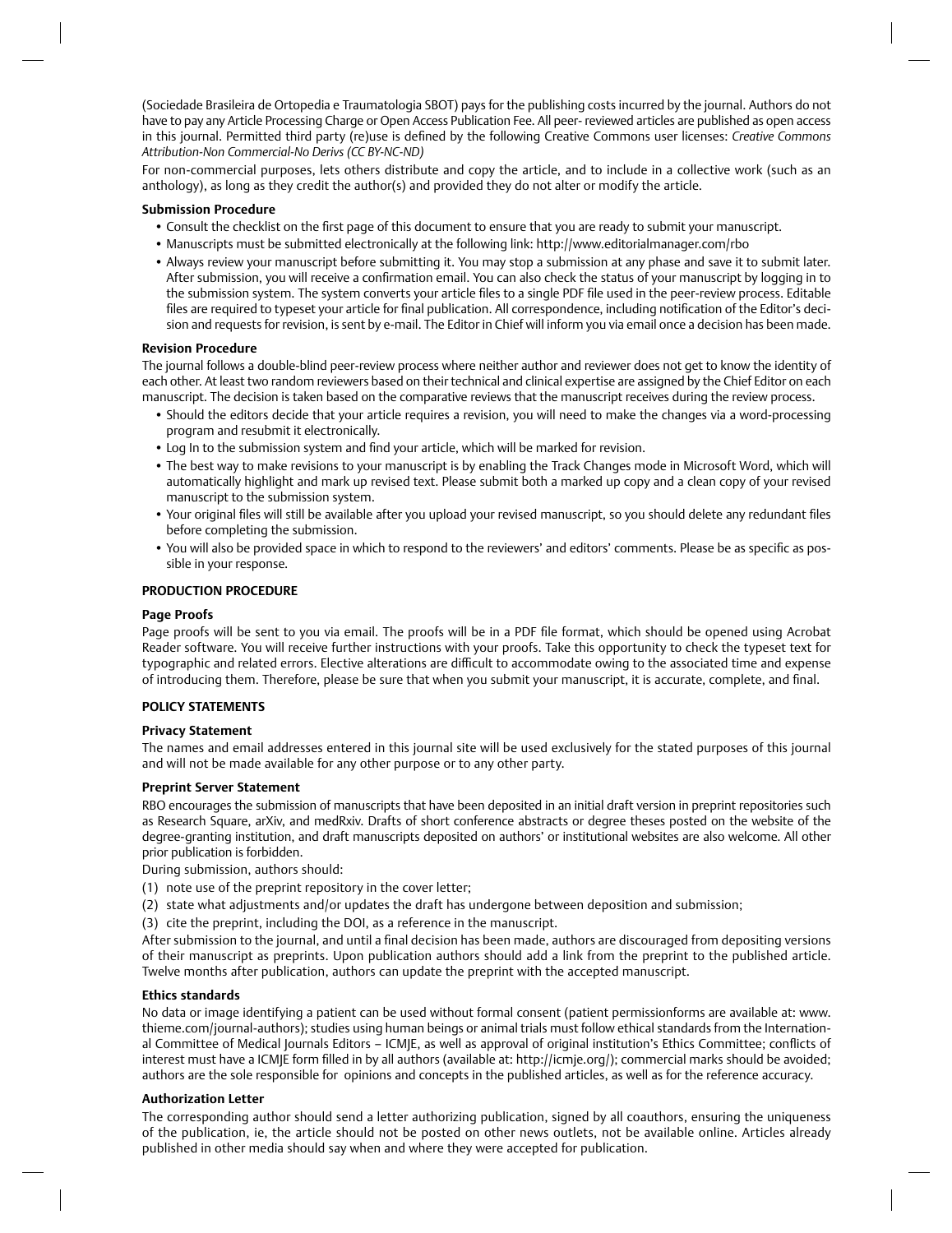# **Conflict of Interest Statement (if any):**

All authors (including corresponding and coauthors associated with the manuscript) must make a formal statement at the time of submission indicating any potential conflict of interest that might constitute an embarrassment to any of the authors if it were not to be declared and were to emerge after publication. Such conflicts might include, but are not limited to, shareholding in or receipt of a grant or consultancy fee from a company whose product features in the submitted manuscript or which manufactures a competing product. Should the article be accepted for publication, this information will be published with the paper.

Types of conflicts include: Consulting, Royalties, Research Support, Institutional Support, Ownership, Stock/Options, Speakers Bureau, and Fellowship Support. Any commercial entity whose products are described, reviewed, evaluated, or compared in the manuscript, except for those disclosed in the Acknowledgments section, are potential conflicts. This journal follows the guidelines of the International Committee of Medical Journal Editors and an ICMIE disclosure of potential conflicts of interest (COI) form must be submitted for each author at the time of manuscript submission. Forms must be submitted even if there is no confl ict of interest. It is the responsibility of the corresponding author to ensure that all authors adhere to this policy prior to submission.

A conflict of interest statement must also be included in the manuscript after any "Acknowledgements" and "Funding" sections and should summarize all a spects of any conflicts of interest included on the ICMJE form. If there is no conflict of interest, authors must include 'Conflict of Interest: none declared'. Please click http://www.icmje.org/conflictsofinterest to download a Conflict of Interest form. The disclosure information is important in article processing. If the provided forms are incomplete or missing, it can cause delays in publishing of article.

# **Informed Consent**

The journal adheres to the principles set forth in the Helsinki Declaration and holds that all reported research conducted with human participants should be conducted in accordance with such principles. Reports describing data obtained from research conducted in human participants must contain a statement in the Methods section indicating approval by the Institutional Review Board (IRB). The authors should also indicate whether or not individual consent for the study was obtained, or whether it was waived.

# Conflicts arising from papers authored by Editorial Board Members

The journal evaluates any submissions from the members of the editorial board purely on merit of the clinical content presented as it does for any other article coming from authors globally.

All the articles including articles from Editorial Board members are evaluated via double-blind peer review process, which will ensure that the information of author(s) is not revealed to the reviewers. In doing so, the journal ensures there are no confl ict of interests or preferences and selection of articles is purely on its clinical content merit, thus ensuring best ethical standards and practices of peer-review are maintained.

#### **Copyright Statement**

Submitted manuscripts must represent original research not previously published nor being considered for publication elsewhere. The editors and Thieme combat plagiarism, double publication, and scientific misconduct with the software Cross-Check powered by iThenticate. Your manuscript may be subject to an investigation and retraction if plagiarism is suspected. If you plan to reproduce text, tables, or fiqures from a published source, you must first obtain written permission from the copyright holder (usually the Society). This is required even if the material is from your own published work. For material never before published and given to you by another person, you must obtain permission from that person. Serious delays to publication can be incurred if permissions are not obtained. As the author, it is your responsibility to obtain all permissions, pay any permission fees, furnish copies of permissions to Thieme with your manuscript, and include a credit line at the end of the fi gure caption, beneath the table, or in a text footnote. Articles are published under the "CC-BY-NC-ND 4.0" license. This means that everyone is free to copy, distribute and transmit the published article. Commercial use is not allowed, nor are derivative works (nobody may alter, transform or build upon your work without express permission). The full text of the license can be found at https://creativecommons.org/licenses/by-nc-nd/4.0.

#### **Definition of Authorship**

Authorship credit should be based on criteria established by the International Committee of Medical Journal Editors. Each author should have made the following contributions towards the completion of the manuscript:

- 1. Substantial contributions to conception and design, acquisition of data, or analysis and interpretation of data
- 2. Drafting the article or revising it critically for important intellectual content
- 3. Final approval of the version to be published

#### **Contributors**

Each author is required to declare his or her individual contribution to the article: all authors must have materially participated in the research and/or article preparation, so roles for all authors should be described. The statement that all authors have approved the fi nal article should be true and included in the disclosure.

# **Changes to authorship**

Authors are expected to consider carefully the list and order of authors **before** submitting their manuscript and provide the definitive list of authors at the time of the original submission. Any addition, deletion or rearrangement of author names in the authorship list should be made only **before** the manuscript has been accepted and only if approved by the journal Editor. To request such a change, the Editor must receive the following from the **corresponding author**: (a) the reason for the change in author list and (b) written confi rmation (e-mail, letter) from all authors that they agree with the addition, removal or rearrangement. In the case of addition or removal of authors, this includes confi rmation from the author being added or removed.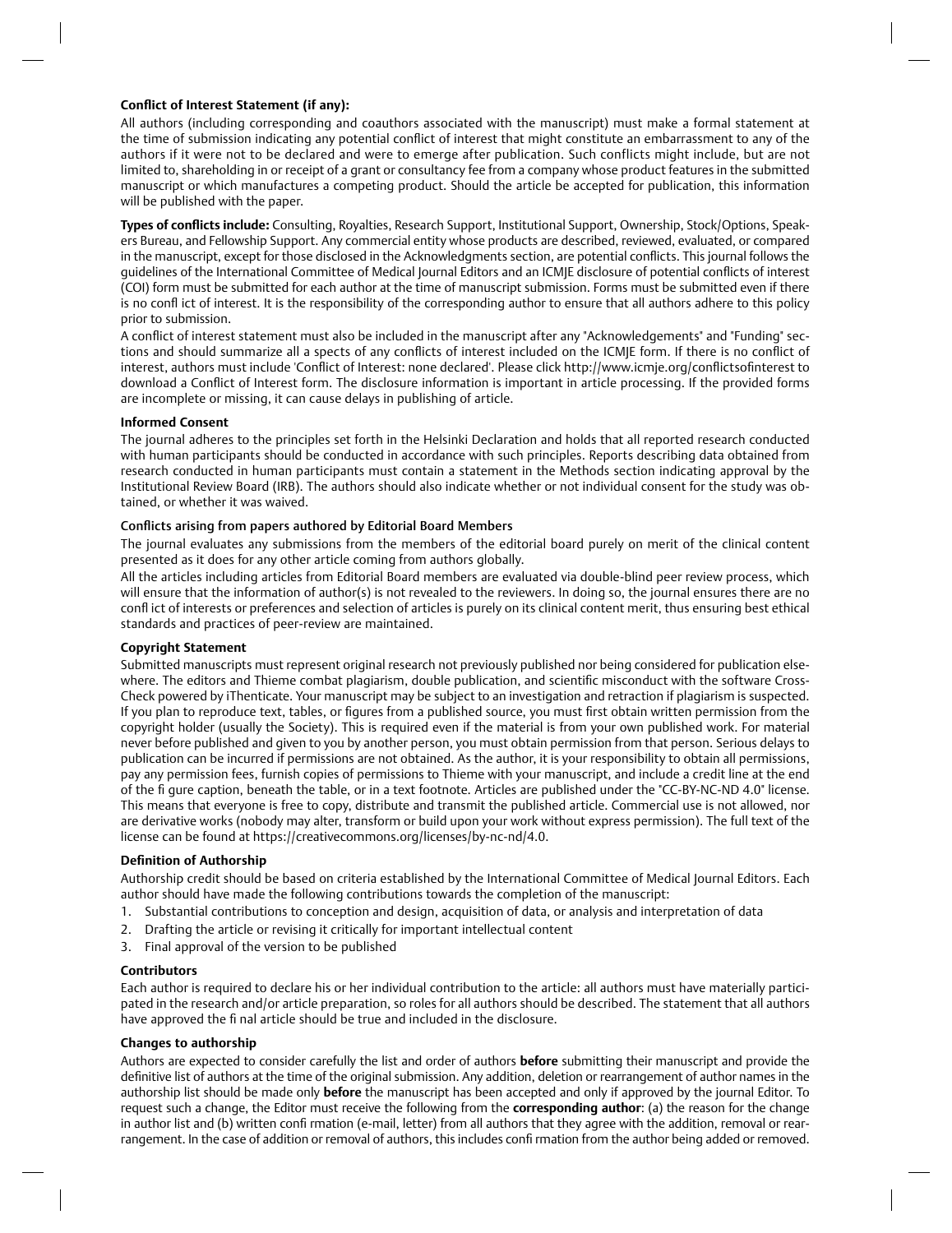Only in exceptional circumstances will the Editor consider the addition, deletion or rearrangement of authors **after** the manuscripthas been accepted. While the Editor considers the request, publication of the manuscript will be suspended. If the manuscript has already been published in an online issue, any requests approved by the Editor will result in a corrigendum.

# **EDITORIAL CONTACTS**

Please contact the Editors or Thieme Publishers with any questions.

#### **Editor in Chief**

Prof. Dr. Sergio L Checchia, MD, PhD Sociedade Brasileira de Ortopedia e Traumatologia Alameda Lorena, 427 - 2o. Andar - Jd. Paulista, SP, Brazil rbo@sbot.org.br T: +55 11 2137 5400

# **Thieme Publishers**

Acquisitions Editor Ana Bluhm, MSc., PhD ana.bluhm@thieme.com.br

# **Production Coordinator**  Gisele Múfalo gisele.mufalo@thieme.com.br

**Junior Production Coordinator**  Paula Di Sessa Vavlis paula.disessa@thieme.com.br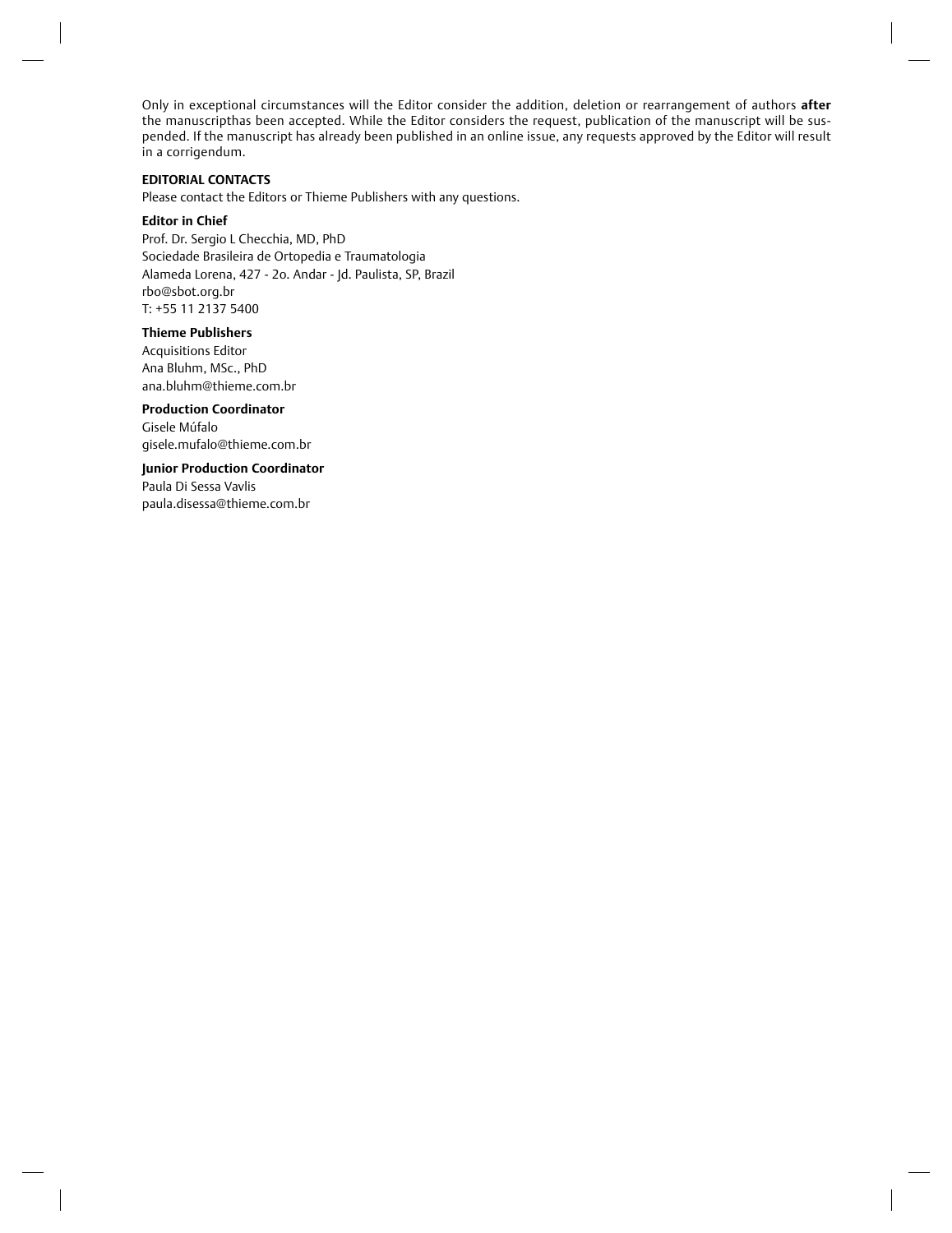# **Revista Brasileira de Ortopedia**

# **Instruções aos Autores**

Muito obrigado por contribuir com a *Revista Brasileira de Ortopedia*. Por favor, leia cuidadosamente as instruções a seguir. O descumprimento das instruções pode causar atrasos desnecessários na publicação de seu artigo.

| taxa APC | 2022 Article Processing Charge (APC) |  |  |
|----------|--------------------------------------|--|--|
| Reaular  | Zero (financiado pela sociedade)     |  |  |

# **Veja mais sobre o Open Access na Thieme em http://open.thieme.com**

| <b>CHECKLIST</b><br>Todos os Manuscritos devem ser submetidos no link:<br>http://www.editorialmanager.com/rbo |                                                                                                                                                                                                                                                                              |  |  |
|---------------------------------------------------------------------------------------------------------------|------------------------------------------------------------------------------------------------------------------------------------------------------------------------------------------------------------------------------------------------------------------------------|--|--|
| П                                                                                                             | <b>INFORMAÇÕES AUTORAIS</b><br>- Todos os autores: nome completo, departamento, afiliação.<br>- Autor correspondente: nome complete, maior título, departamento, afiliação, endereço de correspondência,<br>telefone e e-mail.                                               |  |  |
| П                                                                                                             | <b>MANUSCRITO</b><br>- Deve ser um arquivo digital - cópias impressas não serão aceitas.                                                                                                                                                                                     |  |  |
| $\Box$                                                                                                        | <b>RESUMO E PALAVRAS-CHAVE</b><br>- Veja a seção Tipo de Artigo.                                                                                                                                                                                                             |  |  |
| П                                                                                                             | <b>REFERÊNCIAS</b><br>- Citadas sequencialmente em estilo AMA.                                                                                                                                                                                                               |  |  |
| П                                                                                                             | <b>FIGURAS E TABELAS</b><br>- Citadas sequencialmente no manuscrito, anexadas após a listagem de referências ou em arquivos separados<br>com seus respectivos títulos.                                                                                                       |  |  |
| П                                                                                                             | <b>ARTES</b>                                                                                                                                                                                                                                                                 |  |  |
| П                                                                                                             | - Devem ser salvas a parte do manuscrito.<br><b>PERMISSÕES</b><br>- Necessária se você planeja reproduzir conteúdo já publicado em outra fonte, incluindo imagens de pacientes.<br>- Consentimento informado de pacientes disponível no link www.thieme.com/journal-authors. |  |  |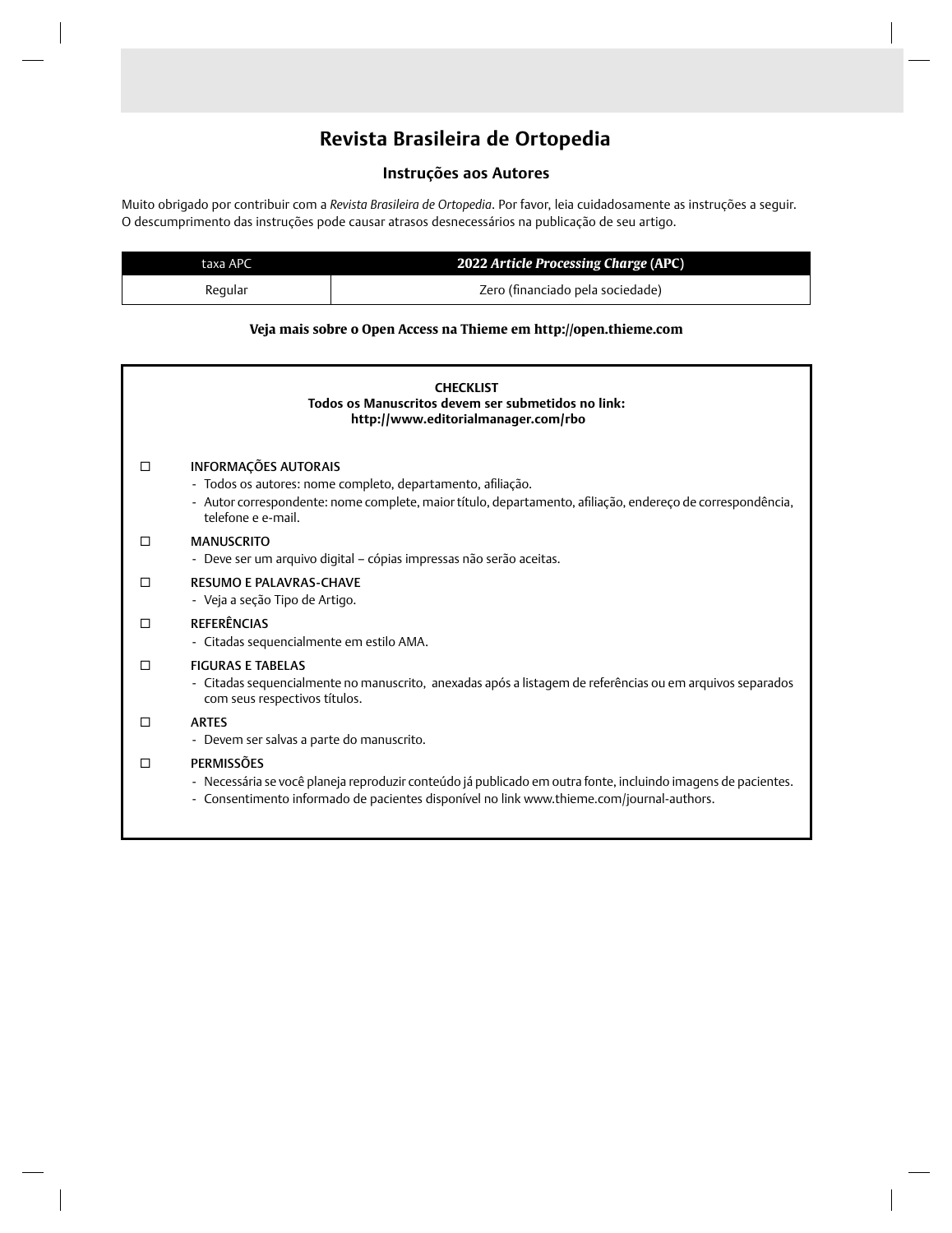| <b>SUMÁRIO</b>                                                               |         |
|------------------------------------------------------------------------------|---------|
|                                                                              | 3       |
|                                                                              | $3 - 8$ |
|                                                                              | 3       |
|                                                                              | 3       |
|                                                                              | 4       |
|                                                                              |         |
|                                                                              | 4       |
|                                                                              | 4       |
|                                                                              | 4       |
|                                                                              | 5       |
|                                                                              | 5       |
|                                                                              | 5       |
| Declaração de Publicação em servidor de pré-impressão (Preprint)             | 5       |
|                                                                              | 5       |
| Declaração de Consentimento Informado                                        | 6       |
| Conflitos decorrentes de artigos de autoria de membros do Conselho Editorial | 6       |
|                                                                              | 6       |
|                                                                              |         |
|                                                                              | 7       |
|                                                                              |         |
|                                                                              | 7       |
|                                                                              | 7       |
|                                                                              | 7       |
|                                                                              | 7       |
|                                                                              | 7       |
|                                                                              |         |
|                                                                              | 7<br>7  |
|                                                                              | 7       |
|                                                                              | 7       |
|                                                                              |         |
|                                                                              | 7       |
|                                                                              | 7       |
|                                                                              |         |
|                                                                              | 7       |
|                                                                              | 7       |
|                                                                              |         |
|                                                                              |         |
|                                                                              |         |
| Declaração de conflito de interesses (caso haja)                             |         |
|                                                                              | 8       |
|                                                                              | 8       |
|                                                                              |         |
|                                                                              | 8       |
|                                                                              | 8       |
|                                                                              | 8       |
|                                                                              | 8       |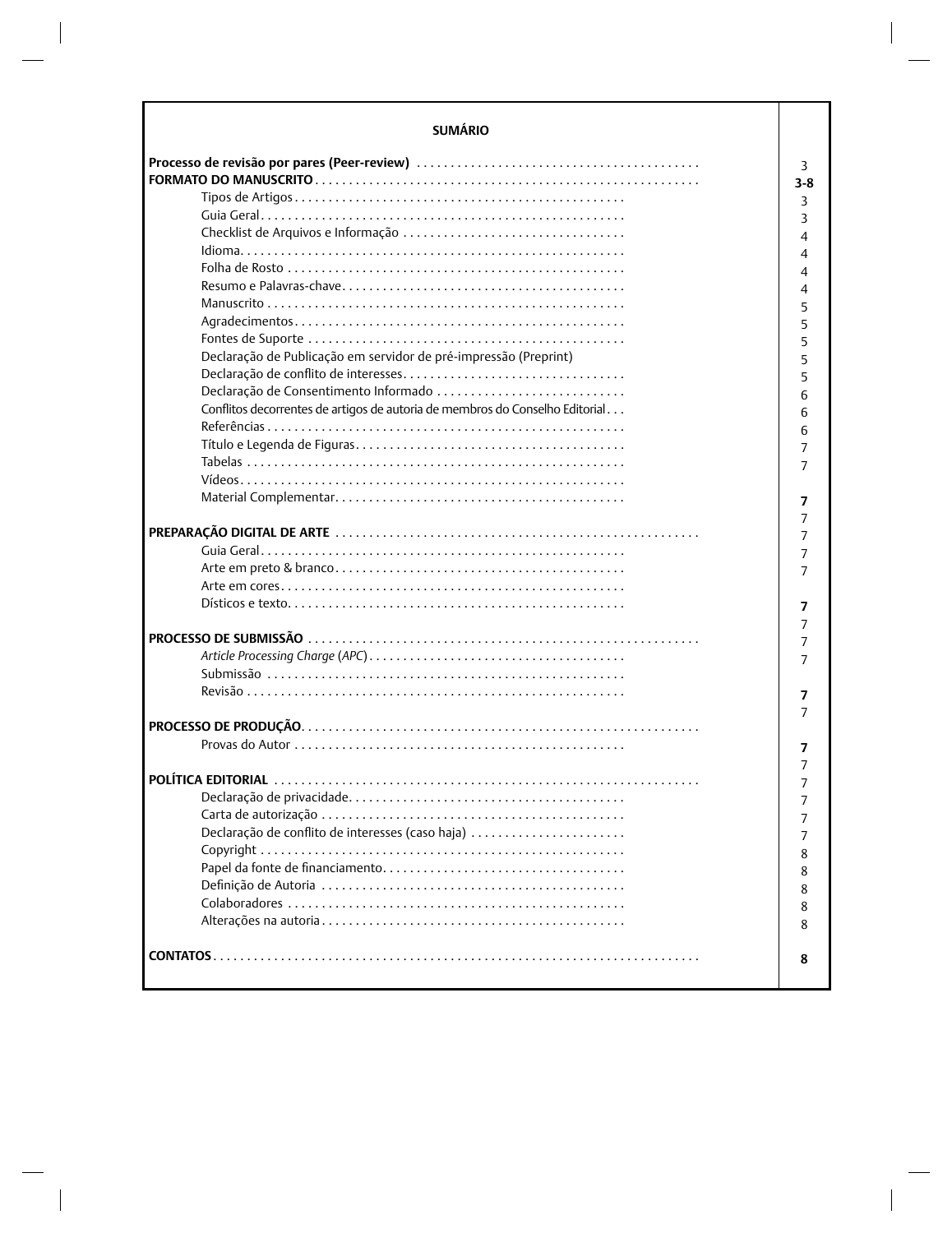A Revista Brasileira de Ortopedia (RBO) é a publicação oficial da Sociedade Brasileira de Ortopedia e Traumatologia **(SBOT) com o objetivo de divulgar artigos que contribuam positivamente com a prática, a pesquisa e o ensino de Ortopedia e áreas correlatas. A RBO é publicada bimestralmente em fevereiro, abril, junho, agosto, outubro e dezembro, e tem sido publicada regularmente desde sua 1ª edição em 1965. A revista é dedicada aos ortopedistas associados à SBOT, profi ssionais da saúde dedicados a atividades similares e ortopedistas em outros países.**

#### **Processo de revisão por pares (Peer-review)**

A revista segue um processo duplo-cego de revisão por pares (double-blind peer review), em que nem o autor nem o revisor ficam sabendo a identidade um do outro.

Pelo menos dois revisores aleatórios com base em sua experiência técnica e clínica são designados pelo Editor-chefe para cada manuscrito. A decisão é tomada com base nas revisões comparativas que o manuscrito recebe durante o processo de revisão.

#### **FORMATO DO MANUSCRITO**

Tipos de Artigos

A tabela a seguir mostra os tipos de artigos aceitos para publicação e seus requisitos.

| Tipos de Artigo                                                          | Limite para<br>Resumo | Limite de<br>Palavras-chave | Limite para<br><b>Títulos</b> | Figuras/Tabelas                  | Referências        |
|--------------------------------------------------------------------------|-----------------------|-----------------------------|-------------------------------|----------------------------------|--------------------|
| Artigo Original<br>(Até 2,500 palavras)                                  | Até 250 palavras      | Até 6                       | N/A                           | 10 Figuras e 6<br><b>Tabelas</b> | Até 30 referências |
| Artigo de Atualização<br>(Até 4,000 palavras)                            | Até 250 palavras      | Até 6                       | N/A                           | 3 Figuras e 2<br>Tabelas         | Até 60 referências |
| Artigos de Revisão<br>Sistemática e Meta-análise<br>(Até 4,000 palavras) | Até 250 palavras      | Até 6                       | N/A                           | 3 Figuras e 2<br><b>Tabelas</b>  | Até 60 referências |
| Protocolo de Revisão<br>Sistemática (Até 2.500<br>palavras)              | Até 250 palavras      | Até 6                       | N/A                           | N/A                              | Até 20 referências |
| Relato de Caso<br>(Até 1.000 palavras)                                   | Até 250 palavras      | Até 6                       | N/A                           | 5 Figuras                        | Até 10 referências |
| Nota Técnica<br>(Até 1.500 palavras)                                     | Até 250 palavras      | Até 6                       | N/A                           | 5 Figuras e 2<br><b>Tabelas</b>  | Até 8 referências  |
| Carta ao Editor<br>(Até 500 palavras)                                    | N/A                   | N/A                         | N/A                           | 2 Figuras                        | Até 4 referências  |
| Editorial<br>(Até 500 palavras)                                          | N/A                   | N/A                         | N/A                           | N/A                              | N/A                |

- **Artigo Original**: Descreve pesquisa experimental ou investigação clínica - prospectiva ou retrospectiva, randomizada ou duplo cego. Deve ter: Título, Resumo estruturado (Objetivo, Métodos, Resultado e Conclusão), Palavras-chave, Introdução, Materiais e Métodos, Resultados, Discussão, Conclusões e Referências. Máximo de 2.500 palavras, 30 referências, 10 figuras e 6 tabelas.
- **Artigo de Atualização**: Revisões do estado da arte sobre determinado tema, escrito por especialista a convite do editor-chefe. Deve ter: Título, Resumo (não estruturado), Palavras-chave e Referências. Máximo de 4.000 palavras, 60 referências, 3 figuras e 2 tabelas.
- **Artigos de Revisão Sistemática e Meta-análise**: Tem como finalidade examinar a bibliografia publicada sobre determinado assunto fazendo avaliação crítica e sistematizada da literatura sobre certo tema específico, além de apresentar conclusões importantes baseadas nessa literatura. Deve ter: Título, Resumo (não estruturado), Palavras-chave, Introdução, Materiais e Métodos, Resultados, Discussão, Considerações Finais e Referências. Máximo de 4.000 palavras, 60 referências, 3 figuras e 2 tabelas. Nota: Os trabalhos de relato de caso terão um tempo de editoração individualizado e não

seguirão o mesmo tempo de avaliação e publicação dos demais artigos da revista.

- **Protocolo de Revisão Sistemática:** O protocolo pode ser publicado no formato de artigo. Deve conter as estratégias metodológicas para execução da revisão sistemática e devem conter ao menos as seguintes informações: a estratégia de busca para identificar artigos de interesse, critérios de elegibilidade, dados que serão extraídos, as variáveis de interesse, análise dos dados e as formas para explorar as heterogeneidades. Os itens importantes inerentes à execução de uma revisão sistemática podem ser vistos no link: https://tinyurl.com/systematicr. A RBO sugere que todos os pesquisadores registrem o protocolo de suas revisões sistemáticas no Prospero (https://www. crd.york.ac.uk/prospero/) ou PRISMA (http://www.prismastatement.org/). O protocolo será avaliado pelo corpo editorial da revista e submetido ao processo de peer review.
- **Relato de Caso:** Deve ser informativo e não deve conter detalhes irrelevantes. Só serão aceitos os relatos de casos clínicos de interesse, quer pela raridade como entidade nosológica, ou ainda pela forma não usual de apresentação. Deve ter: Título, Resumo (não estruturado), Palavras-chave, e Referências. Máximo de 1.000 palavras,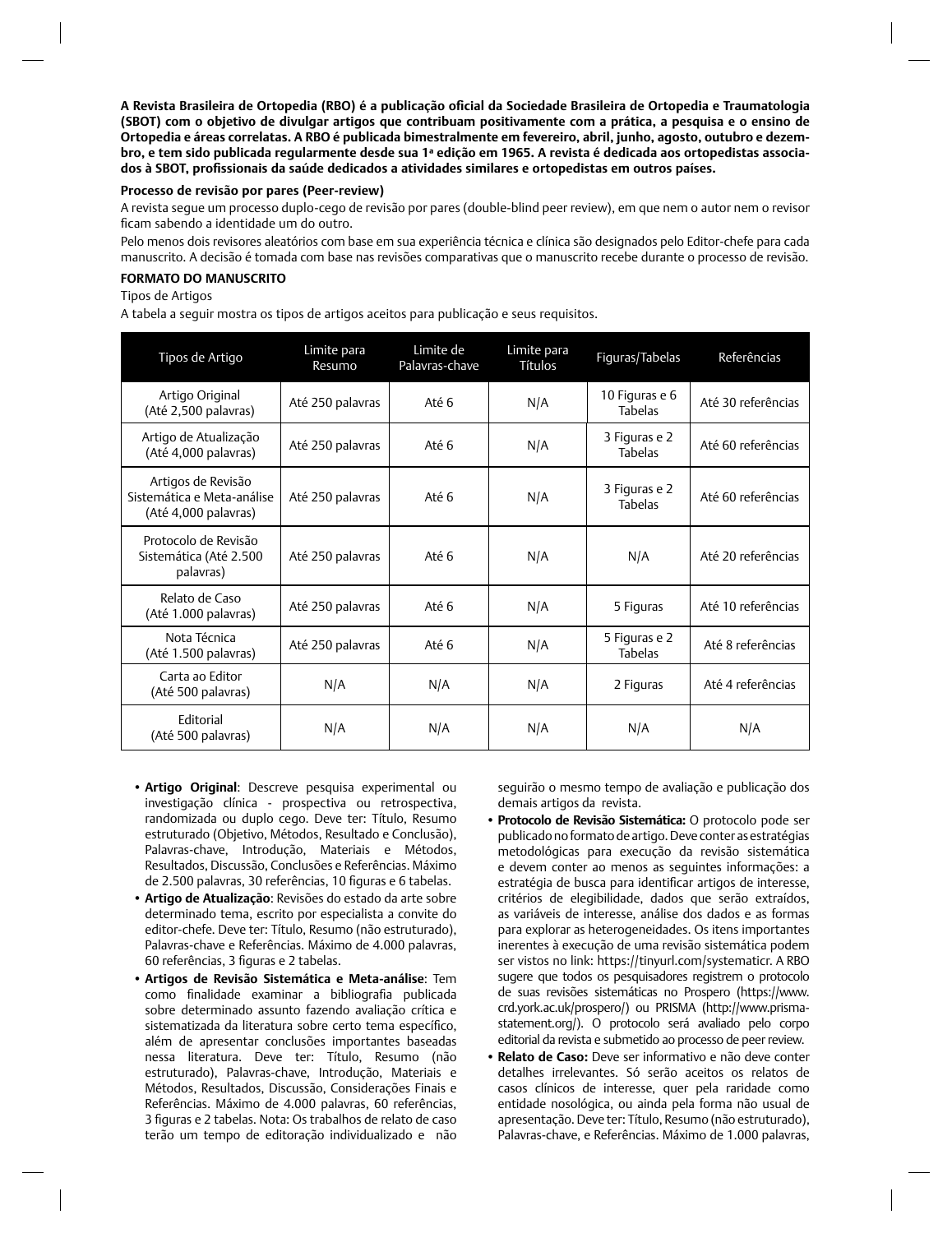10 referências e 5 figuras. Nota: Os trabalhos de relato **de caso terão um tempo de editoração individualizado e não seguirão o mesmo tempo de avaliação e publicação dos demais artigos da revista.**

- **Nota Técnica:** Destina-se à divulgação de método de diagnóstico ou técnica cirúrgica experimental, novo instrumental cirúrgico, implante ortopédico, etc. Deve ter: Título, Resumo (não estruturado), Palavras-chave, Introdução Explicativa, Descrição do Método, do Material ou da Técnica, Comentários Finais e Referências. Máximo de 1.500 palavras, 8 referências, 5 fi guras e 2 tabelas. **Nota: Os trabalhos de nota técnica terão um tempo de editoração individualizado e não seguirão o mesmo tempo de avaliação e publicação dos demais artigos da revista.**
- **Carta ao Editor:** Tem por objetivo comentar ou discutir trabalhos publicados na revista ou relatar pesquisas originais em andamento. É publicada a critério dos Editores, com a respectiva réplica quando pertinente. Máximo de 500 palavras, 4 referências e 2 figuras.
- **Editorial**: Escritos a convite do editor-chefe, apresentando comentários de trabalhos relevantes da própria revista, pesquisas importantes publicadas ou comunicações dos editores de interesse para a especialidade. Máximo de 500 palavras.

#### **Guia Geral**

- A submissão deve ser em formato digital. Cópias impressas não serão aceitas.
- Manter o formato do manuscrito simples e claro. Editaremos o manuscrito de acordo com o nosso estilo – não tente formatar o documento.
- O Manuscrito, incluindo a Folha de Rosto, o Resumo e as palavras-chave, o texto, as referências, títulos e legendas de figuras e tabelas deve ser digitado em espaço duplo, fonte em tamanho 12 com 2,5 cm para todas as margens salvas em um arquivo.
- Cada figura deve ser salva em arquivo separado. Não copie as figuras no manuscrito. Arquivos serão trabalhados pela equipe da Thieme.
- Use o mínimo possível de abreviações e sempre descreva cada uma em sua primeira ocorrência.
- Os manuscritos devem ser escritos em inglês ou português.
- O manuscrito deve usar o Sistema Internacional (SI) de medidas. Para clareza, equivalentes não métricos podem ser incluídos entre parênteses seguidos pela unidade SI de medida.
- Use nomes genéricos de drogas. Você pode citar nomes registrados entre parênteses seguidos do fabricante e local de origem.
- Informar créditos de fornecedores e fabricantes de e-quipamentos, drogas e outros materiais com nome registrado entre parênteses, incluindo nome da companhia e cidade sede.

# **Checklist de Arquivos e Informação:**

• Um dos autores deve ser designado como correspondente. O e-mail e endereço de correspondência devem ser incluídos na Folha de Rosto. Para maiores detalhes, veja a seção Folha de Rosto.

#### **• Manuscrito:**

- Incluir palavras-chave
- Todos os títulos e legendas de Figuras
- Todas as Tabelas (incluindo título, descrição, legendas e notas)
- Assegurar que todas as Figuras e Tabelas citadas no texto combinem com os arquivos fornecidos
- Indicar com clareza como as cores devem ser usadas nas Figuras
- Arquivos complementares (supplemental files)

# • **Considerações adicionais:**

- O manuscrito deve ser submetido a algum corretor ortográfico
- Todas as referências devem ser citadas no texto e listadas ao final
- Concessões devem ser obtidas se for usado material protegido por copyright (incluindo da internet)
- Quaisquer confl itos de interesse devem ser declarados, mesmo que não haja nenhum a declarar
- As instruções da revista devem ser revistas e consideradas

# **Idioma**

Os artigos devem ser escritos em Português ou Inglês.

# **Folha de Rosto**

- A RBO adota a revisão duplo-cego (double-blinded peerreview policy). A Folha de Rosto **n**ã**o** deve fazer parte do manuscrito e deve ser fornecida separadamente.
- Título: Conciso e informativo. Títulos são normalmente usados em sistemas de busca de informação. Evite abreviações e fórmulas sempre que possível.
- Autoria: No máximo 6 autores, com exceção de estudos multicêntricos quando o número de autores poderá ser maior, conforme a seguir:
- Duas ou três instituições, no máximo 4 autores por instituição
- Acima de quatro instituições, no máximo 3 autores por instituição;
- Em hipótese alguma o número de autores poderá ser maior do que 20.
- Indicar formação profissional, titulação acadêmica e afiliação de cada autor, separadamente. Se houver mais de uma afiliação institucional, indicar apenas a mais relevante. Por favor indicar com clareza o primeiro nome e o sobrenome de cada autor com a grafia correta. Apresentar a afiliação correta de cada autor. Enumerar todas as afiliações aos respectivos autores, incluindo cidade e país. **Fornecer o ORCID** (https:// orcid.org/) e-mail de cada autor.
- As afiliações devem ser apresentadas de forma crescente de hierarquia (e.g. Harvard University, Harvard Business School, Boston, USA) e devem ser escritas em seu idioma original (e.g. Universit Paris-Sorbonne; Harvard University, Universidade de São Paulo).
- Autor correspondente: Indicar com clareza quem será o autor correspondente que responderá a todas as etapas da publicação. Assegurar-se que o e-mail fornecido e os contatos são atualizados.

# **Resumo e Palavras-chave**

Veja a seção Tipo de Artigo para limite de palavras.

O resumo deve desenhar de forma breve o conteúdo do artigo e quaisquer conclusões obtidas. As palavras-chave devem ser pensadas para a busca do conteúdo do estudo.

Um resumo estruturado pode demonstrar o contexto e a base do estudo, assim como apresentar seu objetivo, método, resultados e principais conclusões. Deve ressaltar os aspectos novos e relevantes do estudo ou observações.

Os resumos podem ter no máximo 250 palavras e estruturados no seguinte formato: Objetivo: Uma ou duas frases que afirmem de forma simples o propósito do estudo. Métodos: Fornecer detalhes sobre o método do estudo, incluindo análise de dados. Resultados: Apresentar os achados mais importantes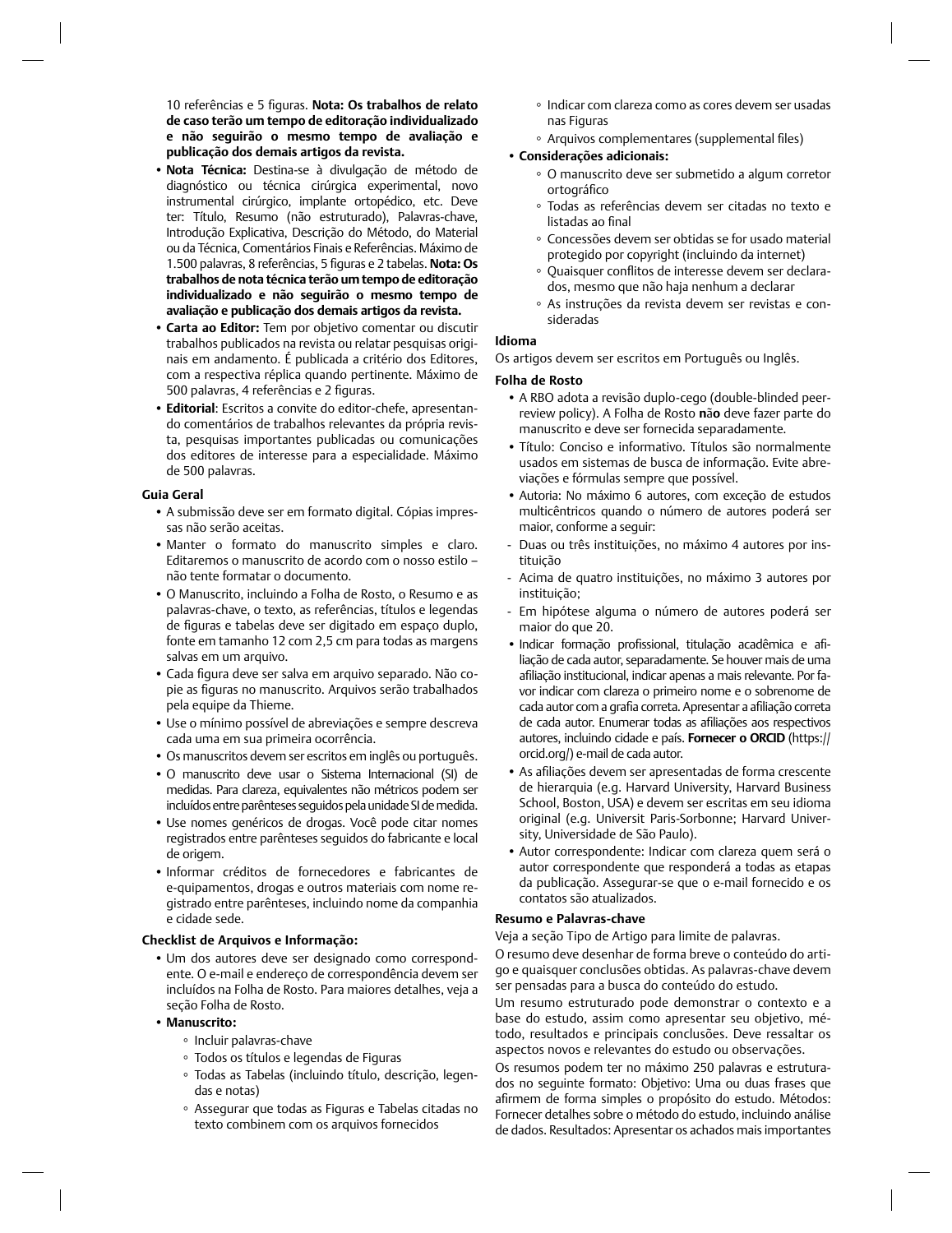do estudo. Por favor, forneça números (médias com desviospadrão ou medianas com amplitude) para fundamentar seus achados e resultados. Conclusões: Uma ou duas frases com o que seu estudo identificou e de fato demonstrou. Por favor não inclua comentários ou afirmações sem o suporte de dados do seu estudo. Nível de evidência (para estudo envolvendo pessoas) ou Relevância Clínica (ciências básicas *in vitro* ou *in vivo*).

Logo após o resumo, por favor forneça não mais que 6 palavraschave em ordem alfabética separadas por ponto-e-vírgula. Os descritores podem ser retirados dos Descritores em Ciências da Saúde), disponíveis em http://www.decs.bvs.br ou www.nlm.nih.gov/mesh/MBrowser.html.

# **Manuscrito**

- A RBO usa a revisão duplo-cego, o que significa que a identidade dos autores deve ser omitida dos revisores. Para facilitar, por favor inclua esta informação de forma separada:
	- Folha de Rosto (com detalhes dos autores): título, formação profissional, titulação acadêmica e afiliação de cada autor, agradecimentos e quaisquer declarações de de conflitos de interesse, além do endereço completo do autor correspondente com e-mail.
	- *Manuscrito* (sem informações dos autores): corpo do texto (incluindo referências, títulos e legendas de figuras, tabelas completas e agradecimentos) não deve trazer qualquer informação como nome ou afiliação dos autores.
- Artigos Originais, Revisões Sistemáticas e Meta-análises devem trazer textos estruturados (Introdução, Métodos, Resultados e Discussão).
- Artigos incluindo seres humanos ou animais devem informar aprovação da agência apropriada no texto.
- Usar nomes genéricos de drogas ou aparelhos. Se uma marca em particular for usada no estudo, informar junto ao nome registrado o fabricante e a cidade entre parênteses.
- Quantidades e unidades devem ser informadas em concordância com as recomendações do sistema internacional de unidades (SI), International System of Units (SI), 8th edition 2006 (www.bipm.orgutilscommonpdfsi\_brochure\_8\_en.pdf).
- Ao usar abreviações, informar o significado completo em sua primeira ocorrência.
- Por favor, distinguir de forma clara a hierarquia das seções e subseções do manuscrito usando iniciais maiúsculas, sublinhado, itálico e negrito se necessário.
- Use itálico, sobrescrito, subescrito e negrito somente quando necessário. Caso contrário, evite usar estilos diferentes de fonte.
- Use o *Enter* apenas ao final de parágrafos, e não ao final de cada linha. Permita linhas terem quebra automática no seu software de texto.
- Use apenas um espaço após o ponto final, e não dois espaços.
- Crie tabelas usando a ferramenta de tabela do seu software de texto.

#### **Agradecimento**

Reúna agradecimentos em uma seção a parte ao final do artigo, antes das referências e não as inclua na Folha de Rosto. Cite aqui aqueles que ajudaram na pesquisa (e.g. revisando o idioma, ajudando na redação ou revisando o texto, etc.).

# **Fontes de Suporte**

Relacione as fontes de suporte no seguinte formato: Financeiro (inserir apenas na Folha de Rosto): Este trabalho teve suporte do Conselho Nacional de Pesquisa [protocolo número xxxx, yyyy]; da Fundação de Amparo à Pesquisa [nº zzzz].

Não é necessário informar detalhes descritivos do programa ou tipo de aporte ou prêmio. Quando os recursos forem de um grupo ou universidade, ou instituto, forneça o nome da organização.

Se nenhum recurso foi usado para a pesquisa, por favor inclua a sequinte frase: Este estudo não recebeu nenhum suporte financeiro de fontes públicas, comerciais ou sem fins lucrativos.

# **Declaração de Publicação em servidor de pré-impressão (Preprint)**

A RBO incentiva a submissão de manuscritos que foram depositados em uma versão de rascunho inicial em repositórios de pré-impressão, como Research Square, arXiv e medRxiv. Rascunhos de resumos de conferências curtas ou teses de graduação postados no site da instituição que concede o grau, e rascunhos de manuscritos depositados em sites de autores ou institucionais também são bem-vindos. Todas as outras publicações anteriores são proibidas.

Durante a submissão, os autores devem:

- (1) observe o uso do repositório de pré-impressão na carta de apresentação;
- (2) indicar quais ajustes e/ou atualizações o projeto foi submetido entre a deposição e apresentação;
- (3) citar a pré-impressão, incluindo o DOI, como referência no manuscrito.

Após a submissão à revista, e até que uma decisão final seja tomada, os autores são desencorajados a depositar versões de seus manuscritos como pré-impressões. Após a publicação, os autores devem adicionar um link da pré-impressão para o artigo publicado. Doze meses após a publicação, os autores podem atualizar a pré-impressão com o manuscrito aceito.

#### **Declaração de confl ito de interesses**

Todos os autores (incluindo os autores correspondentes e coautores associados ao manuscrito) devem fazer uma declaração formal no momento da submissão, indicando qualquer potencial conflito de interesses que possa constituir um constrangimento para qualquer um dos autores se não for declarado e surgirem após a publicação. Clique em http://www.icmje.org/conflicts-ofinterest para baixar um formulário de conflito de interesses. As informações de divulgação são importantes no processamento do artigo. Se os formulários fornecidos estiverem incompletos ou faltando, isso pode causar atrasos na publicação do artigo. Caso o artigo seja aceito para publicação, essas informações serão publicadas com o artigo.

# **Declaração de Consentimento Informado**

A revista segue os princípios estabelecidos na Declaração de Helsinque ("http://www.wma.net/en/30publications/ 10policies/b3/"Helsinki Declaration) e afirma que todas as pesquisas relatadas conduzidas com participantes humanos devem ser conduzidas de acordo com tais princípios. Os relatórios que descrevem dados obtidos em pesquisas conduzidas em participantes humanos devem conter uma declaração na seção Métodos indicando a aprovação pelo Comitê de Ética em Pesquisa (IRB). Os autores também devem indicar se o consentimento individual para o estudo foi obtido ou não, ou se foi dispensado.

# Conflitos decorrentes de artigos de autoria de mem**bros do Conselho Editorial**

A revista avalia todas as submissões dos membros do conselho editorial puramente com base no mérito do conteúdo clínico apresentado, como faz para qualquer outro artigo vindo de autores de todo o mundo. Todos os artigos que incluem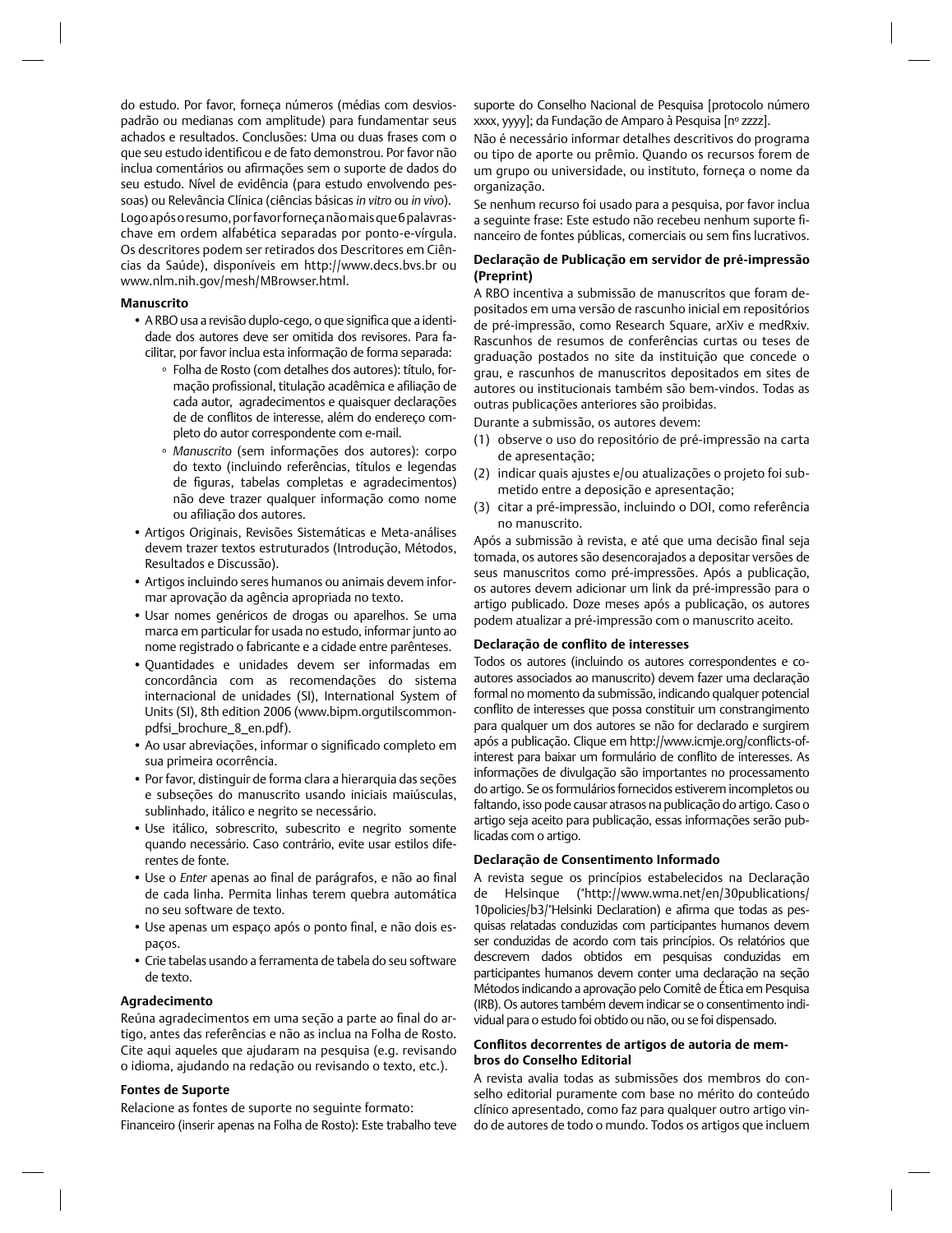artigos de membros do Conselho Editorial são avaliados por meio de processo duplo-cego de revisão por pares (doubleblind peer review), o que garantirá que as informações do (s) autor (es) não sejam reveladas aos revisores. Ao fazê-lo, a revista garante que não haja conflito de interesses ou preferências e que a seleção dos artigos seja feita exclusivamente por mérito do conteúdo clínico, garantindo, assim, a manutenção dos melhores padrões éticos e práticas de revisão por pares.

# **Referências**

Referências devem ser as mais recentes possíveis e pertinentes à literatura disponível. É essencial que estejam completas e checadas. Se a referência informada estiver incompleta, boas opções para busca são a National Library of Medicine: www. nlm.nih.gov; Books in Print: www.booksinprint.com; PubMed: www.ncbi.nlm.nih.gov/PubMed/; ou o website da editora.

- Referências devem ser listadas no estilo AMA, usando o Index Medical *journal title abbreviation*.
- Referências devem vir ao final do texto. Abra uma linha antes de relacionar as referências.
- Referências devem ser citadas de forma sequencial no texto em ordem numérica (não alfabética).
- Cita todos os autores até o sexto autor. Se mais de 6 autores, citar os 3 primeiros seguidos de et al.
- Referências devem seguir estilo conforme os exemplos a seguir:
- 1. Artigo de revista:

Borges JLP, Milani C, Kuwajima SS, Laredo Filho J. Tratamento da luxação congênita de quadril com suspensório de Pavlik e monitorização ultra-sonográfica. Rev Bras Ortop 2002;37(1/2):5-12

- 2. Capítulo de livro: Johnson KA. Posterior tibial tendon. In: Baxter D. The foot and ankle in sport. St Louis: Mosby; 1995. p. 43-51
- 3. Livro:
- Baxter D. The foot and ankle in sport. St Louis: Mosby; 1995
- 4. Tese:

Laredo Filho J. Contribuição ao estudo clínico-estatístico e genealógico-estatístico do pé torto congênito equinovaro [tese]. São Paulo: Universidade Federal de São Paulo colocar virgula Escola Paulista de Medicina; 1968

- 5. Publicação governamental: Food and Drug Administration. Jin Bu Huan Herbal Tablets. Rockville, MD: National Press Office; April 15, 1994. Talk Paper T94-22
- 6. Artigo online:

Lino Junior W, Belangero WD. Efeito do Hólmio YAG laser (Ho: YAG) sobre o tendão patelar de ratos após 12 e 24 semanas de seguimento. Acta Ortop Bras [periodical on the Internet] 2005 [cited 2005, Aug 27];13(2):[about 5 p.] Available from: http://www.scielo.br/ scielo

7. Artigo de simpósio:

Eisenberg J. Market forces and physician workforce reform: why they may not work. Paper presented at: Annual Meeting of the Association of American Medical Colleges; October 28, 1995; Washington, DC

# **Título e legenda de Figura**

- Figuras vão de fotografias ou radiografias, ilustrações, gráficos, quadros, fluxogramas e organogramas, mas NÃO tabelas.
- Figuras devem ser citadas em ordem numérica. Enumere todas as figuras (e títulos correspondentes) de forma sequencial em ordem numérica no texto.
- Títulos de Figuras devem ser escritos após as referências. Abra uma linha antes de inserir os títulos das Figuras.
- Títulos de Figuras devem incluir uma descrição da figura e/ou subparte (A, B, etc.), assim como quaisquer símbolos, setas, asteriscos etc.
- Para Figuras emprestadas ou adaptadas de outra publicação (com a devida permissão), o crédito da fonte deve ser informado ao final de cada legenda entre parênteses. Este crédito deve ser completo com a referência bibliográfica da fonte ou o copyright.

# **Tabelas**

- Dados em tabelas devem ser comentados, mas sem repetição no texto. Assegure-se de ter colunas e linhas compostas por um programa de texto adequado.
- Não intercale tabelas em meio ao texto. Tabelas devem vir com seus respectivos títulos e legendas.
- Tabelas devem ter espaço duplo e numeração na sequência em que são citadas no texto. Um curto título descritivo deve ser fornecido.
- Se uma tabela contém imagem ou arte, forneça a arte em arquivo à parte.
- Para tabelas emprestadas ou adaptadas (com a devida permissão), o crédito da fonte deve ser informado ao final de cada legenda entre parênteses. Este crédito deve ser completo com a referência bibliográfica da fonte ou o copyright.
- Outras notas de referência da tabela devem ser indicadas com letras sobrescritas em ordem alfabética.
- Qualquer abreviação usada na tabela deve ser descrita na legenda.

#### **V**í**deos**

- São aceitos os seguintes formatos: \*.avi, \*.mov and \*.mpg.
- Para vídeos complementares, a extensão não pode exceder 4 minutos e a legenda não pode ter mais de 40 palavras por video ou sequência.
- Se houver som sobre o video, deve ser em inglês e com clareza. Ser preciso, informativo e claro em sua fala.

# **Material Complementar**

Material complementar como aplicações, imagens e podcasts podem ser publicados em seu artigo para aprimorá-lo. O material complementar submetido é publicado tal como fornecido. Por favor, envie seu material junto ao artigo e forneça uma descrição concisa para cada item. Se desejar alterar o material complementar, por favor forneça o arquivo atualizado.

# **PREPARAÇÃO DE ARTE DIGITAL**

# **Guia Geral**

- O ideal é usar o Adobe Photoshop para criar e salvar imagens, e Adobe Illustrator para dísticos e textos.
- Evite criar arte em Microsoft Excel, Word ou PowerPoint.
- Salve cada figura em um arquivo separado.
- Não compactar os arquivos.
- Todas as artes em preto & branco e em cores devem ter o menos resolução de 300 dpi (*dots per inch*) em formato TIFF. Arquivos desenhados devem ter 1.200 dpi em for-mato EPS ou TIFF. Contate o editor de produção da Thieme se estiver inseguro quanto ao tamanho final.
- É preferível que figuras sejam editadas em seu tamanho final (aproximadamente 3,5 polegadas 3½ para 1 coluna e 7 polegadas para 2 colunas), ou maior, e na direção correta. Se arte for submetida em formato menor, a imagem será aumentada e perderá resolução.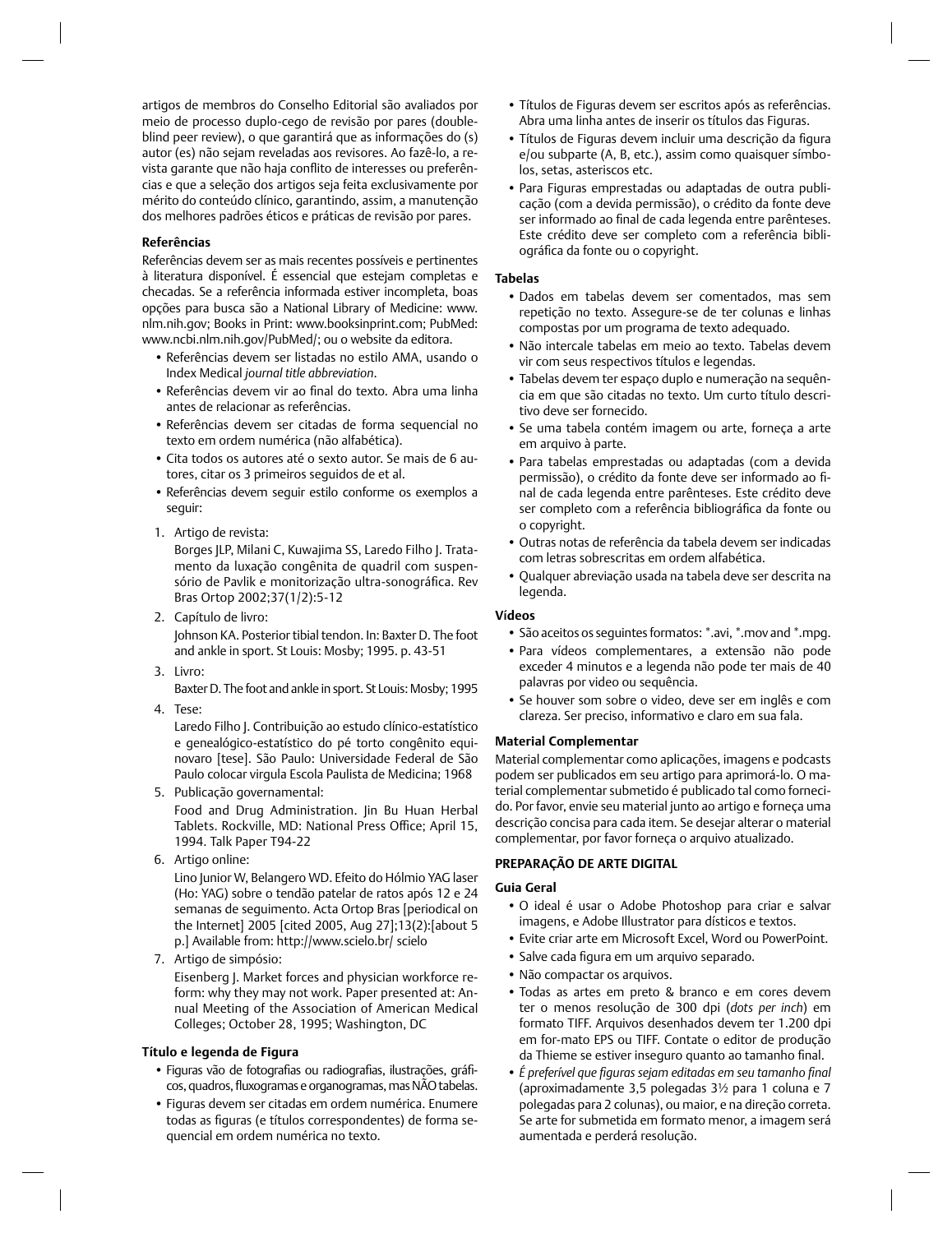**Nota**: Resoluções menores (inferiores a 300 dpi) e formato JPEG (.jpg) para escalas de cinza e em cor não são ideais devido à baixa qualidade. O formato JPEG, por definição, é uma resolução menor (compactada) destinadas a rápidos uploads em telas de computador.

#### **Arte em preto & branco (PB)**

- Artes em PB podem ser fotografias, radiografias, ilustrações, gráficos ou fluxogramas. A Thieme aceita somente arte em formato digital.
- Se possível, não envie arte em cores para conversão em PB. Faça a conversão antes de enviar para que você possa verificar o resultado antes, evitando perda de detalhes importantes.
- Para melhores resultados, desenhos devem ser em PM em um fundo branco.

#### **Arte em cores**

• Toda arte em cores deve ser salva em CMYK, não em RGB.

#### **Dísticos**

- Setas, asteriscos e outros símbolos devem ser escuros sobre fundos claros e em formatos maiores. Caso contrário, estes marcadores podem ser difíceis de ver após redução da resolução.
- Use iniciais maiúsculas em cada item de texto. Considere usar todas as maiúsculas se precisar de maior destaque.
- Assegure-se de usar textos e símbolos consistentes a todas as figuras.
- Evite usar fontes ou tamanhos diferentes no texto.

#### **PROCESSO DE SUBMISSÃO**

# **Article Processing Charge (APC) & Open Access**

Esta é uma revista Open Access: todos os artigos, após publicados, são imediatamente e permanentemente feitos disponíveis de forma gratuita para leitura e download em nossa plataforma Thieme-connect. A Sociedade Brasileira de Ortopedia e Traumatologia (SBOT) arca com os custos de publicação. Os autores não precisam pagar nenhuma taxa, tal como *Article Processing Charge* ou *Open Access Publication Fee*. Todos os artigos revisados são publicados com acesso aberto na RBO. O reuso por terceiros é definido pela licença Creative Commons: Creative *Commons Attribution-Non Commercial-No Derivs (CC BY-NC-ND)*. Para finalidades não comerciais, outros podem distribuir e copiar o artigo e inclui-lo em um trabalho coletivo (como uma antologia), desde que seja dado o devido crédito ao(s) autor(es) e nada seja modificado.

#### **Processo de Submissão**

- Consulte o checklist da primeira página deste documento para ter certeza de que está pronto para encaminhar seu manuscrito.
- Manuscritos devem ser submetidos eletronicamente pelo link a seguir: http://www.editorialmanager.com/rbo.
- Sempre revise o seu manuscrito antes de submetê-lo. Você pode interromper uma submissão a qualquer momento e continuar depois. Você pode checar o status de sua submissão acessando o Sistema. O Sistema converterá os arquivos fornecidos em um único PDF. Arquivos editáveis são necessários para editorar seu artigo para publicação final. Toda a comunicação, incluindo a notificação final do Editor-chefe, e pedidos de revisão são enviados por e-mail. O Editor-chefe informará você por e-mail assim que tomar uma decisão.

# **Processo de Revisão**

A revista segue um processo duplo-cego de revisão por pares (double-blind peer review), em que nem o autor nem o revisor

ficam sabendo a identidade um do outro. Pelo menos dois revisores aleatórios com base em sua experiência técnica e clínica são designados pelo Editor-chefe para cada manuscrito. A decisão é tomada com base nas revisões comparativas que o manuscrito recebe durante o processo de revisão.

- Caso o Editor decida que seu artigo precisa de uma revisão, você terá de fazer as correções e ressubmeter eletronicamente.
- Acesse o Sistema e encontre seu artigo que foi marcado para revisão (revision).
- O melhor meio de fazer revisões é ativando o Controle de Alterações no Microsoft Word, o qual destacará automaticamente o texto revisado. Por favor, ressubmeta uma versão com as marcas de alteração e outra sem nenhuma marca de alteração do seu manuscrito revisado.
- Seus arquivos originais estarão disponíveis após fazer o upload de seu manuscrito revisado, então é importante deletar arquivos redundantes antes de concluir sua submissão.
- Você também terá espaço para responder aos comentários dos revisores e dos editores. Por favor, seja o mais específico possível na sua resposta.

#### **PROCESSO DE PRODUÇÃO**

#### **Prova do Autor**

A Prova do Autor será enviada por e-mail. A prova será enviada em formato PDF, o qual pode ser aberto pelo programa Acrobat Reader. Você receberá a prova com instruções. Aproveite a oportunidade para checar a editoração e eventuais imperfeições. Alterações significativas são difíceis de acomodar em função do processo de revisão ter sido concluído. Neste sentido, ao submeter seu manuscrito, tenha certeza de que está pronto e completo.

#### **POLÍTICA EDITORIAL**

#### Declaração de privacidade

Os nomes e endereços de e-mail inseridos neste site da revista serão usados exclusivamente para os propósitos declarados desta revista e não serão disponibilizados para qualquer outro propósito ou a qualquer outra parte.

# Condutas Éticas

Nenhum dado ou imagem identificando um paciente pode ser usado sem consentimento formal (formulários de permissão do paciente estão disponíveis em: www.thieme.com/autores de periódicos); estudos usando seres humanos ou testes em animais devem seguir os padrões éticos do Comitê Internacional de Editores de Revistas de Medicina - ICMJE, bem como aprovação do Comitê de Ética da instituição de origem; conflitos de interesse devem ter formulário do ICMJE preenchido por todos os autores (disponível em: http://icmje.org/); marcas comerciais devem ser evitadas; autores são os únicos responsáveis pelas opiniões e conceitos dos artigos publicados, bem como pelos precisão de referência.

#### Carta de autorização

O autor correspondente deve enviar carta autorizando a publicação, assinada por todos os co-autores, garantindo a exclusividade da publicação, ou seja, o artigo não deve ser publicado em outros veículos de notícias, nem estar disponível online. Artigos já publicados em outras mídias devem informar quando e onde foram aceitos para publicação.

#### Declaração de conflito de interesses (caso haja)

Todos os autores (incluindo os autores correspondentes e coautores associados ao manuscrito) devem fazer uma declaração